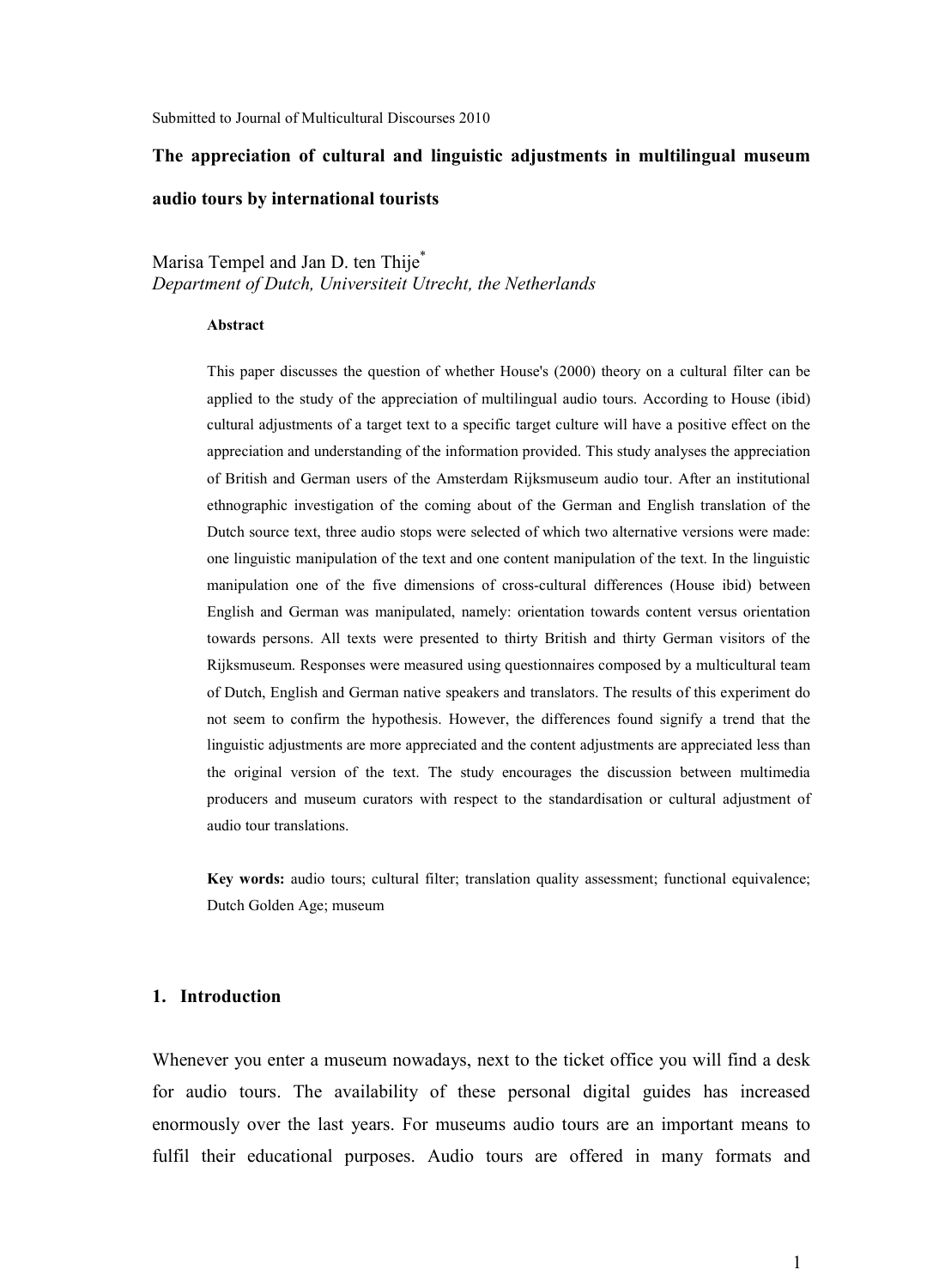applications. They give information about permanent collections, temporary exhibitions, or about historical sites during city walks. The tours address the general public but also focus on specific target groups like children and nowadays can be downloaded at home on your MP3 player before starting your visit. A common characteristic however, is that in general audio tours are multilingual. They are especially meant for an international public. Depending on their budget and prestige, museums will have audio tours available in at least two (native and English) or many other languages.

The multilingual audio tour may be self-evident for visitors; their composition and production challenges museum curators, copywriters, translators and multimedia specialists. These professionals have to cope with the following issues: How to achieve educational aims for a rather anonymous international public? Which information is indispensable for an adequate interpretation of the collection? Which cultural knowledge can be presupposed on the part of the public? How to intrigue the audience when no more then two hundred words are available per audio stop? Finally, how could one optimise the production process to keep an affordable product with competitive market prices?

As far as their production and translation for an international audience is concerned, multilingual audio tours have a lot in common with product catalogues of multinationals that have to address multiple target groups in a heterogeneous public. Shaping and translating these texts implies finding an optimal balance between a standardised and a localised approach of the customers. The development of multilingual audio tours might profit from studies in the field of intercultural communication and marketing research regarding cultural adaptations of persuasive or informative texts (Bolten 1999, Apfelthaler 2002, Gautheron-Boutchatsky et al 2003, De Mooij 2005). These studies point out that standardised translations are in danger of cultural blunders as they might neglect crucial cultural knowledge. Cultural adaptations are in favourite for specific audiences, but their production is time consuming and therefore expensive. Ten Thije  $\&$ Pinto (to appear) show, for instance, how the international company IKEA pays very close attention to differentiation of the descriptions and explanations in their catalogues which are issued in twenty-seven languages.

 This paper discusses a study concerning the multilingual audio tour of the Rijksmuseum in Amsterdam that goes with the exhibition of their Masterpieces from the Golden Age (Tempel 2008a,b,c). This audio tour is produced by Antenna Audio in cooperation with the Rijksmuseum. The study was carried out by Marisa Tempel in the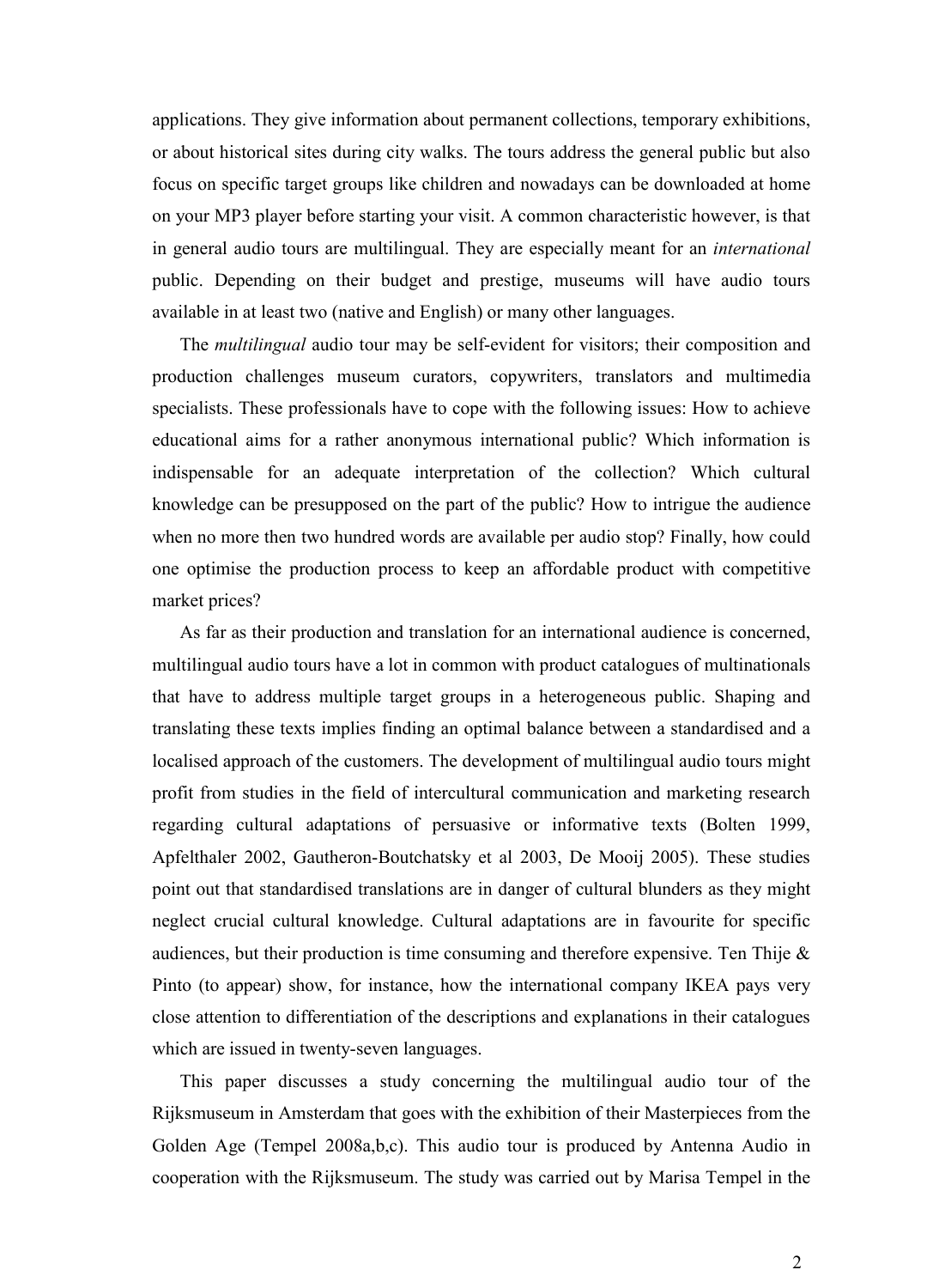framework of the Master Communication Studies at Utrecht University and included a research internship at Antenna Audio in Amsterdam (Tempel 2008a). For this research project German and British visitors were interviewed about their need for more culture specific information in the audio tour (Tempel 2008b). Moreover, the text characteristics of the German and English translations of the audio tour were analysed. Finally, an experiment was conducted to test the hypothesis that specific adjustments of multilingual texts towards the target culture will have a positive effect on the appreciation and understanding of the text by their users (Tempel 2008c). For this purpose actual visitors of the exhibition were exposed to linguistic as well as cultural adaptations of three separate audio stops together with three masterpieces at the exhibition of the Amsterdam Rijksmuseum.

The structure of the paper is as follows. In the next section the discussion on linguistic and cultural adjustments in translation studies is addressed. In section 3 the production and the translation of the multilingual audio tour by Antenna Audio is discussed. Subsequently, in section 4 the experiment is presented. Section 5 and 6 contain conclusions and discussion.

## 2. Notions of 'equivalence' in Translation Studies

Should the translation of a text be as close to the original as possible, or should it be considered as an individual text? Although Baker (2002) claims that this question has been marginalised nowadays, it has been a central issue in translation studies during the last decades (Hulst 1995; Bührig, House & ten Thije 2009). Its main concern is the assessment of the quality of a translation. Within translation studies two different approaches can be distinguished. One approach takes the original text as starting point and translations are assessed according to their relation – their equivalence – to their source texts (cf. Jakobson 1959). The other approach considers target texts (TT) as individual functioning texts and the quality of translations depends on realizing the same - or equivalent - effect of the target texts in target cultures (TC) as the source texts (ST) would have realised in the source cultures (SC) (Nida 1964, Reiβ 1971, House 1977).

 The determination of the notion of equivalence is a key issue for translation studies. Baker (1992:6) states that "equivalence is influenced by a variety of linguistic and cultural factors and is therefore always relative". Consequently, the equivalence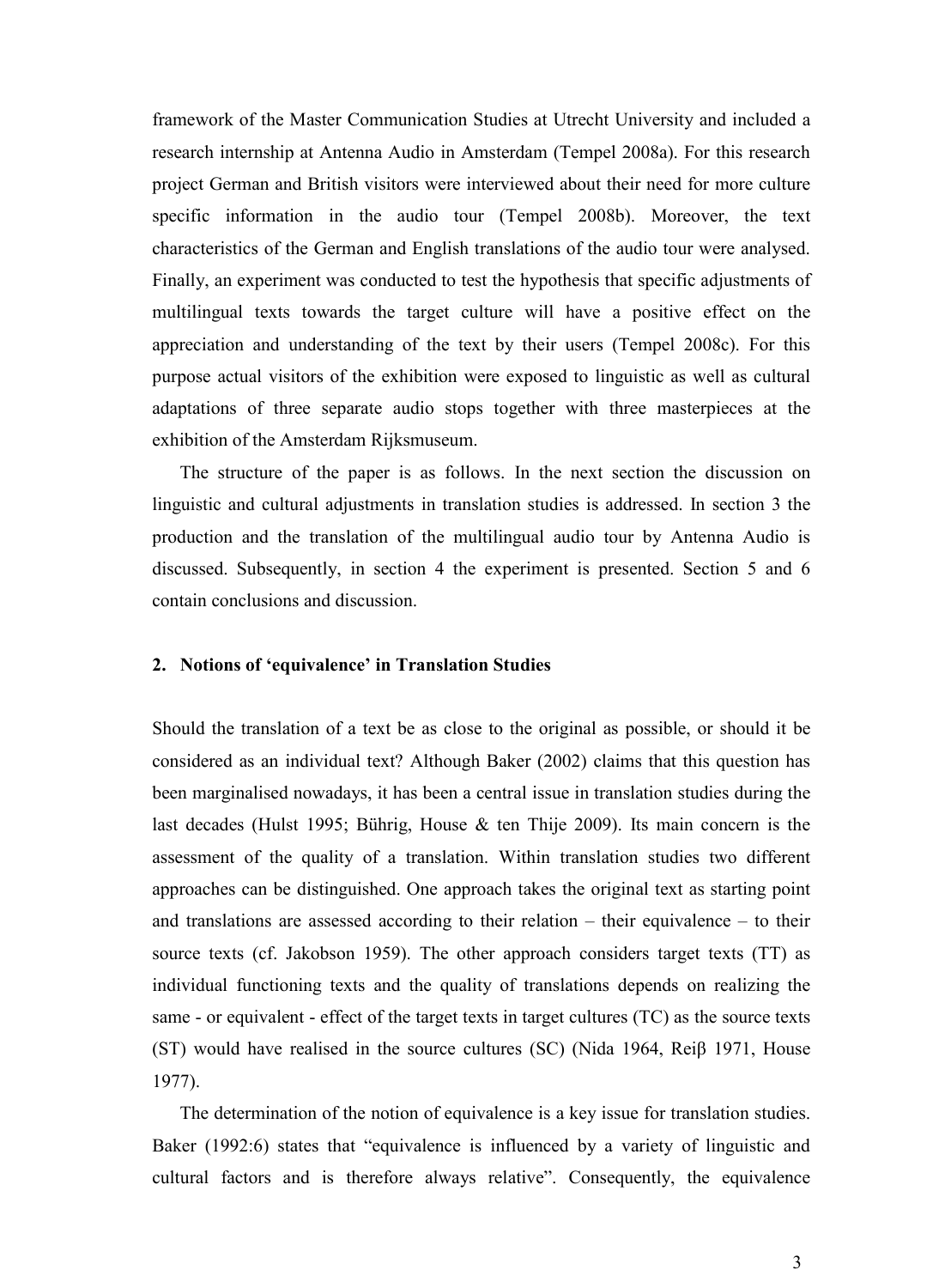between source and target text can be determined on various levels. These levels correspond to different definitions of equivalence, starting with lexical and syntactic equivalence. These levels concern formal correspondences of lexemes and syntactic structures in ST and TT. Of course, these formal linguistic distinctions are not sufficient for assessing text quality of translations in every day practice.

 With respect to the translation quality Umberto Eco (2000) argues that: "a good translation is not concerned with the denotation but with the connotation of words" (Eco 2000: 8). The actual meaning of words goes beyond their dictionary meaning. Meaning is found in the context of a situation. Therefore, translations are "not only connected with linguistic competence, but with intertextual, psychological and narrative competence" (Eco 2000: 13). Eco distinguishes between linguistic and cultural equivalence. He considers translating not as a linguistic process but as a process in which the translator has to translate one culture into the other.

 According to Eco's (2000) notion of cultural equivalence the translator has the freedom to radically change literal and referential meaning in order to preserve the sense of a text and, at the same time, adjust a text to the referential frames of the target culture in order to assure understanding. Translating is an interpretation process resulting in two different texts in two different languages. The question that Eco (2000) poses with respect to the relationship between source and target text is: "should a translation lead the reader to understand the linguistic and cultural universe of the source text, or transform the original by adapting it to the reader's cultural and linguistic universe?" This choice depends on the function of the text. Nevertheless Eco states: "a good translation must generate the same effect aimed by the original" (2000: 44). This conclusion brings us to the model of translation assessment of Juliane House (1997, 2000) in which she introduces the notion of functional equivalence.

 Juliane House (1977, 1981, 1997, 2000) bases the notion of functional equivalence in her translation assessment model from a pragmatic perspective, e.g. within the linguistic systemic theory of Halliday  $(^{2}1994)$ . Language should be analysed as a means of communication that enables acting in reality. With respect to translation quality she takes the function of the text as a starting point and by this she means: "the application or use which the text has in the particular context of a situation" (1977: 37). This approach implies the following definition of functional equivalence: "The suggested basic requirement for equivalence of a given textual pair (ST and TT) is that TT should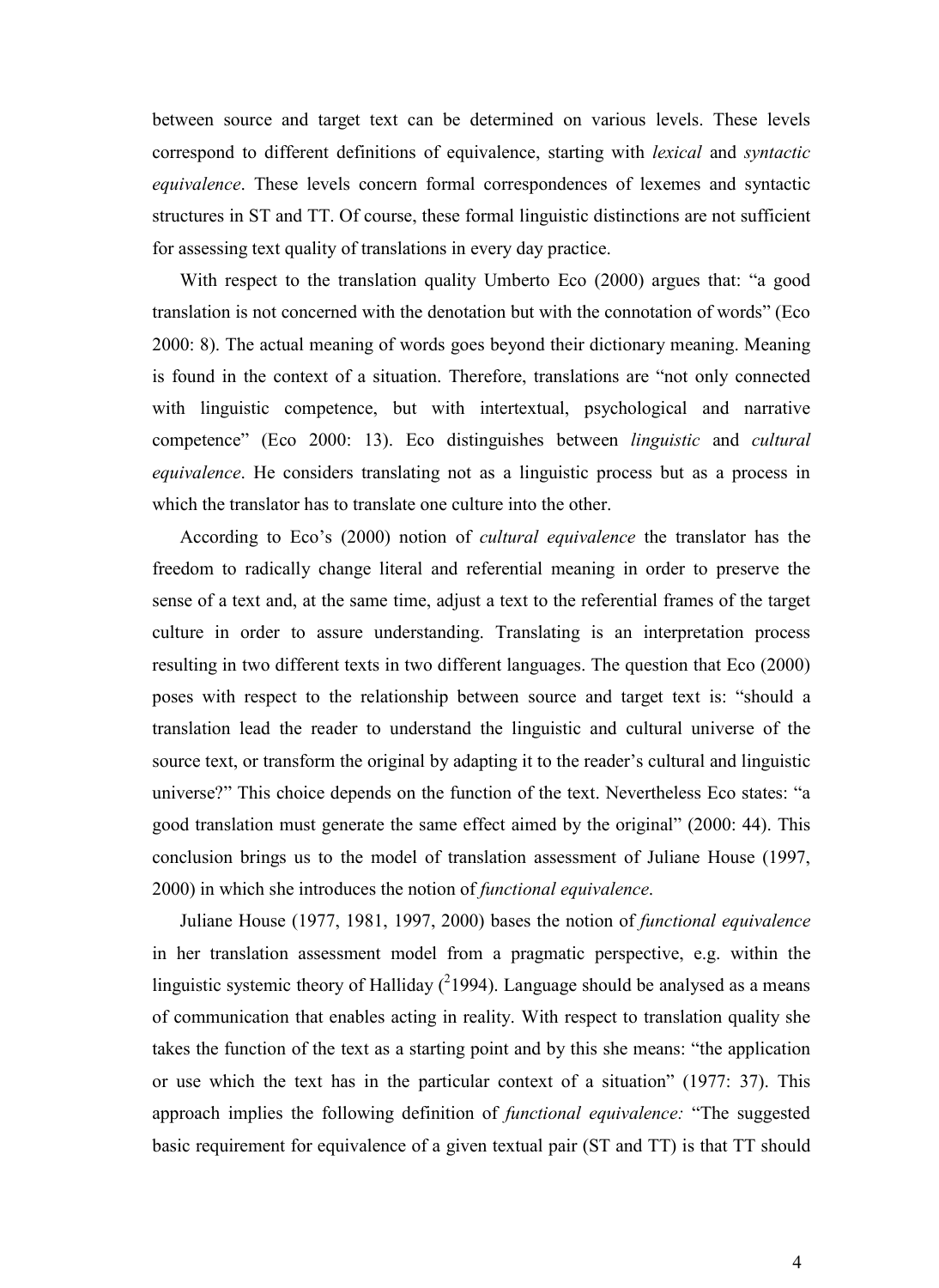have a function which is equivalent to ST's function, and that TT should employ equivalent pragmatic means for achieving that function" (House 1977: 37).

House distinguishes between two types of translations: overt and covert translations (House 1997). The purpose of an overt translation is to give the reader insight into the function of the source text (ST) in the original language and culture (SC). In overt translations the translator does not adapt the text to the cultural differences between SC and TC. In fact, cultural specific elements are often kept intact. The prototypical example of an overt translation are literary texts. In case of covert translations, the function of the source and target text for both the target groups should remain the same. In order to realise a functional equivalent text the source text should not only be translated, but also be adapted to the cultural knowledge and competences of the new target group. A covert translation functions as an independent text in the target culture. The readers are not aware that they are reading a translation. Examples of covert translation are advertisements, for instance, in IKEA catalogues (Ten Thije & Pinto to appear).

 According to House (1997) translators of covert translations make use of a so called cultural filter. A cultural filter consists of those characteristics of the target culture that have to be applied to a source text in order to reach the required level of functional equivalence in the target culture. This cultural filter consists of five cross-cultural dimensions that characterize German – English *lingua-cultural differences* (House 1997: 79). The dimensions are represented in table 1:

| Dimensions of Cross-Cultural Difference |                   |                             |  |  |
|-----------------------------------------|-------------------|-----------------------------|--|--|
| Directness                              | $\leftrightarrow$ | <b>Indirectness</b>         |  |  |
| Orientation towards self                | $\leftrightarrow$ | Orientation towards other   |  |  |
| Orientation towards content             | $\leftrightarrow$ | Orientation towards persons |  |  |
| Explicitness                            | $\leftrightarrow$ | Implicitness                |  |  |
| <b>Ad-hoc Formulation</b>               |                   | Use of verbal routines      |  |  |
|                                         |                   |                             |  |  |

Table 1

Dimensions of cross-cultural differences between German and English (House 1997: 84)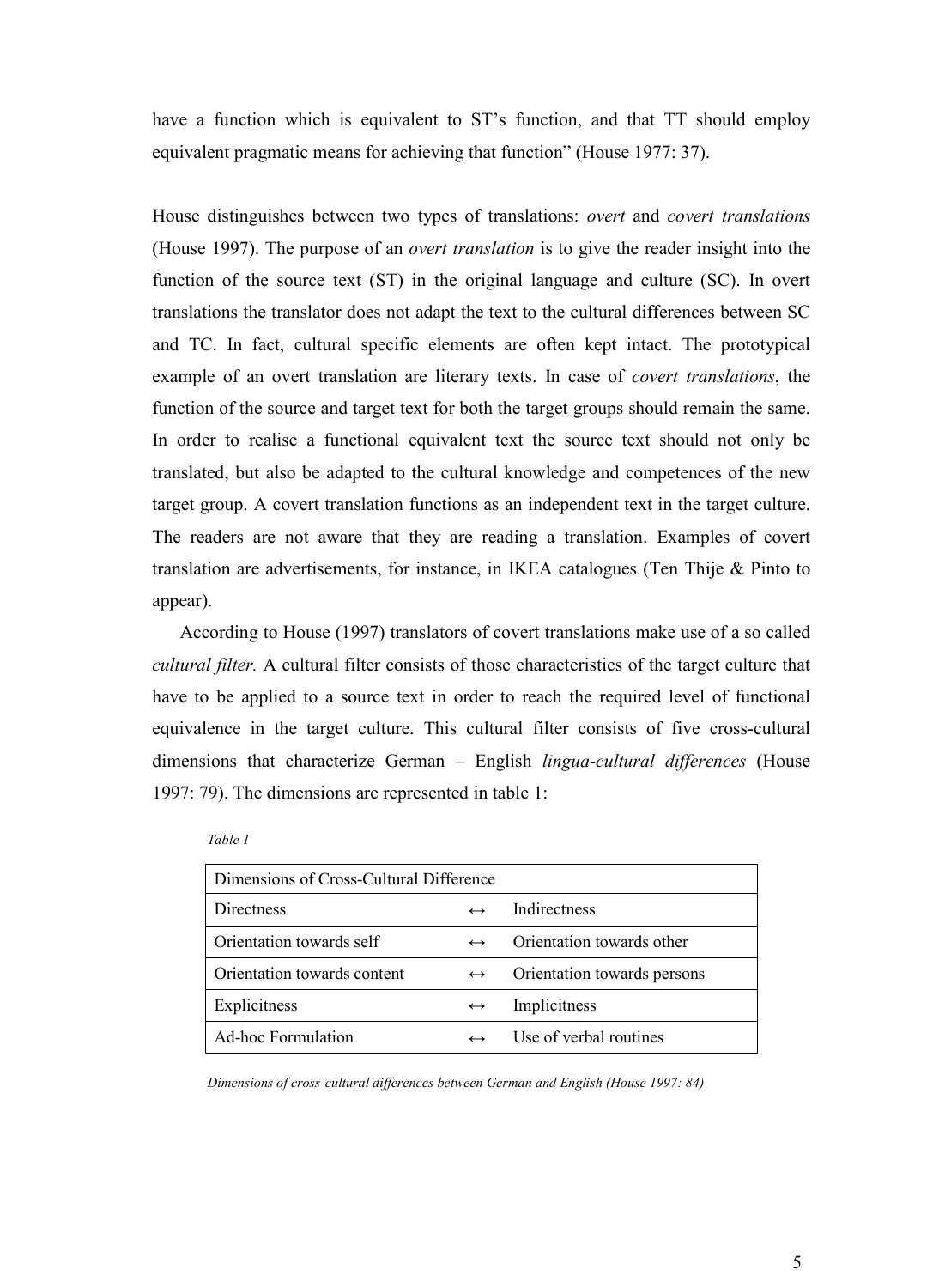On the basis of various functional pragmatic text analyses, House has investigated the cultural filter that adapts German and English texts reciprocally. She concludes: "a consistent pattern emerges: in a variety of everyday situations, German subjects tended to interact in ways that were more direct, more explicit, more self-referenced and more content-oriented. German speakers were also found to be less prone to resort to using verbal routines than English speakers" (House 1997: 84). All five dimensions of crosscultural difference have been taken as a starting point for the contrastive analysis of the audio tour, but only the content-person dimension was used for the linguistic adaptation of the text.

In order to determine the relationship between the concept of *cultural filter* and that of functional equivalence within a functional pragmatic approach to text and discourse, it is interesting to introduce the notion of the dilated speech situation (Ehlich 1983, 1984). The dilated speech situation occurs whenever the production situation and the reception situation diverge in terms of time and place, as in case of listening to audio tours. The text's functioning as a sort of 'messenger' enables the hearer to receive (e.g. understand) the speaker's linguistic action and therefore the original speech situation becomes 'dilated'. Because of this, the formulations used in the text will be adapted accordingly. According to Bührig, House  $\&$  ten Thije (2009, 2) this relates to translation studies as follows: "Both interpretation and translation are characterized by a specific rupture of the original speech situation, which results from the linguistic barrier between speaker and hearer or between an author and his or her readers. And it is only with the help of an interpreting or translating person that this linguistic barrier between speaker (member of culture 1) and hearer (member of culture 2) or author and reader can be bridged." This means that by translating the linguistic action in language 1 (Situation 1) is being passed to the language 2 addressees (Situation 2). This has consequences for the transmitted linguistic action: "While already monolingual texts show signs of being prepared for transmission, this is particularly true of translated texts, because they are exposed to a double transmission process" (ibid.)That means that understanding multilingual audio tours is based on a double adaptation process.

Based on the literature, the following research questions were formulated for the study on the Amsterdam Rijksmuseum audio tour: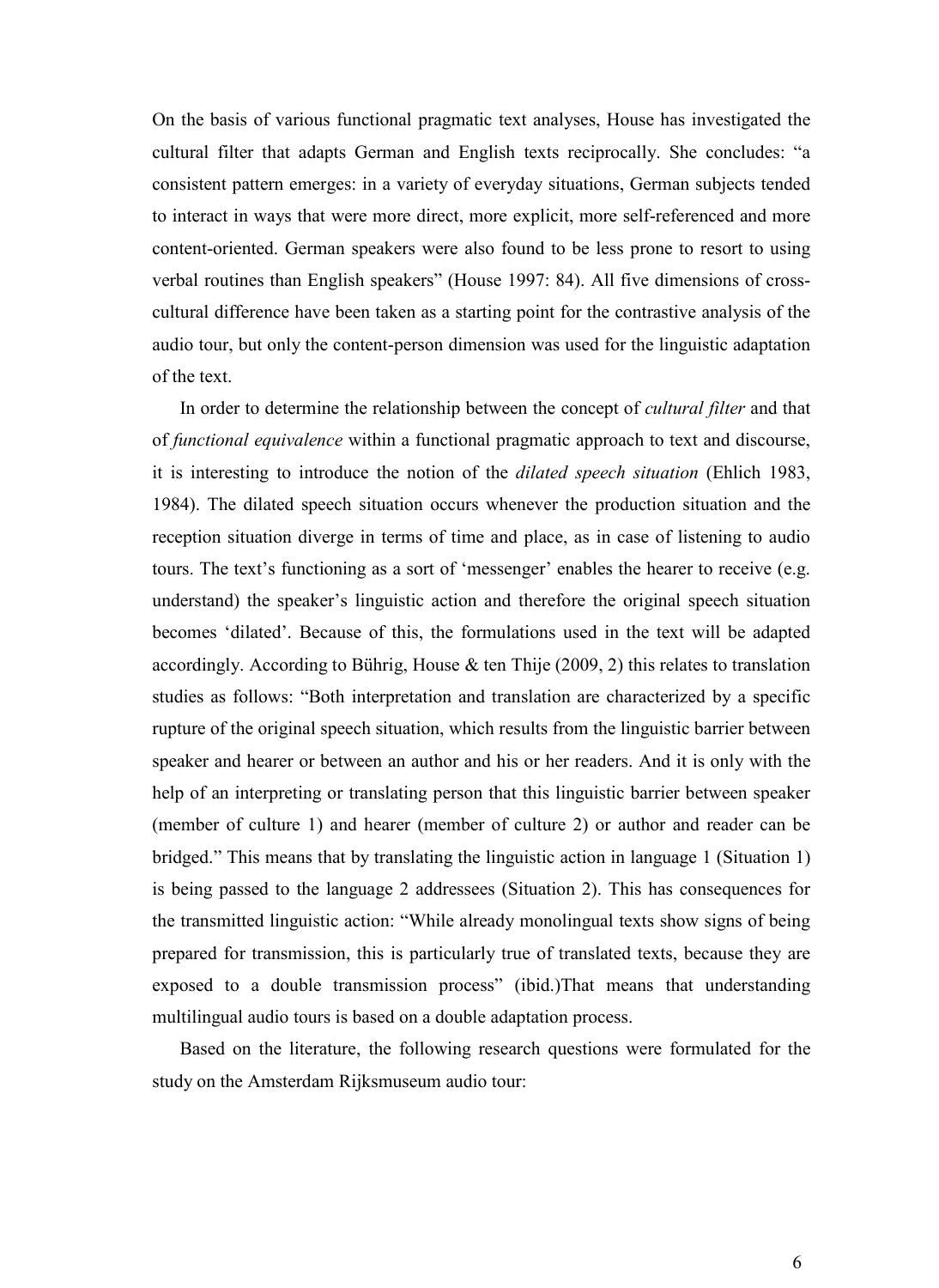1. To what extent do British or German museum visitors appreciate the culturally adjusted versions of the audio tour compared to the original and standardised version?

With cultural adjustment we mean changes in the text that correspond to cultural and communicative knowledge and needs of the different cultural groups. These adjustments meet the functional equivalence of the translations so that the function of the audio tours will be the same for members from both cultures. The research question has been split up into subordinate questions that have been investigated:

2. What is the function of the audio tour?

In an institutional ethnographic study (DeVault & McCoy 2001) and functional analysis (Lentz & Pander Maat 2000) the main functions of the audio tour have been analysed. This analysis has been used to compare the purposes and text characteristics of the source and target texts.

3. To what extent is the German – English cultural filter applied in the process of translating the Dutch source text into the German and English target text?

In a text analysis of the German and English translations the occurrence of the five dimensions of House (2000) in the audio tour were analysed. Also other changes concerning the content have been analysed. This analysis is used as a basis for the linguistic and content manipulations for the experiment. The experiment focuses on the dimension of "Orientation towards content vs. Orientation towards persons".

 The study starts from the assumption that translators make use of a cultural filter, but is designed to test the hypothesis that the application of an extra cultural and linguistic adjustment will increase understanding and appreciation and will therefore improve the communicative function of multilingual audio tours for the different target groups.

## 3. Audio tours

## 3.1. New multi media applications for museum's educational purposes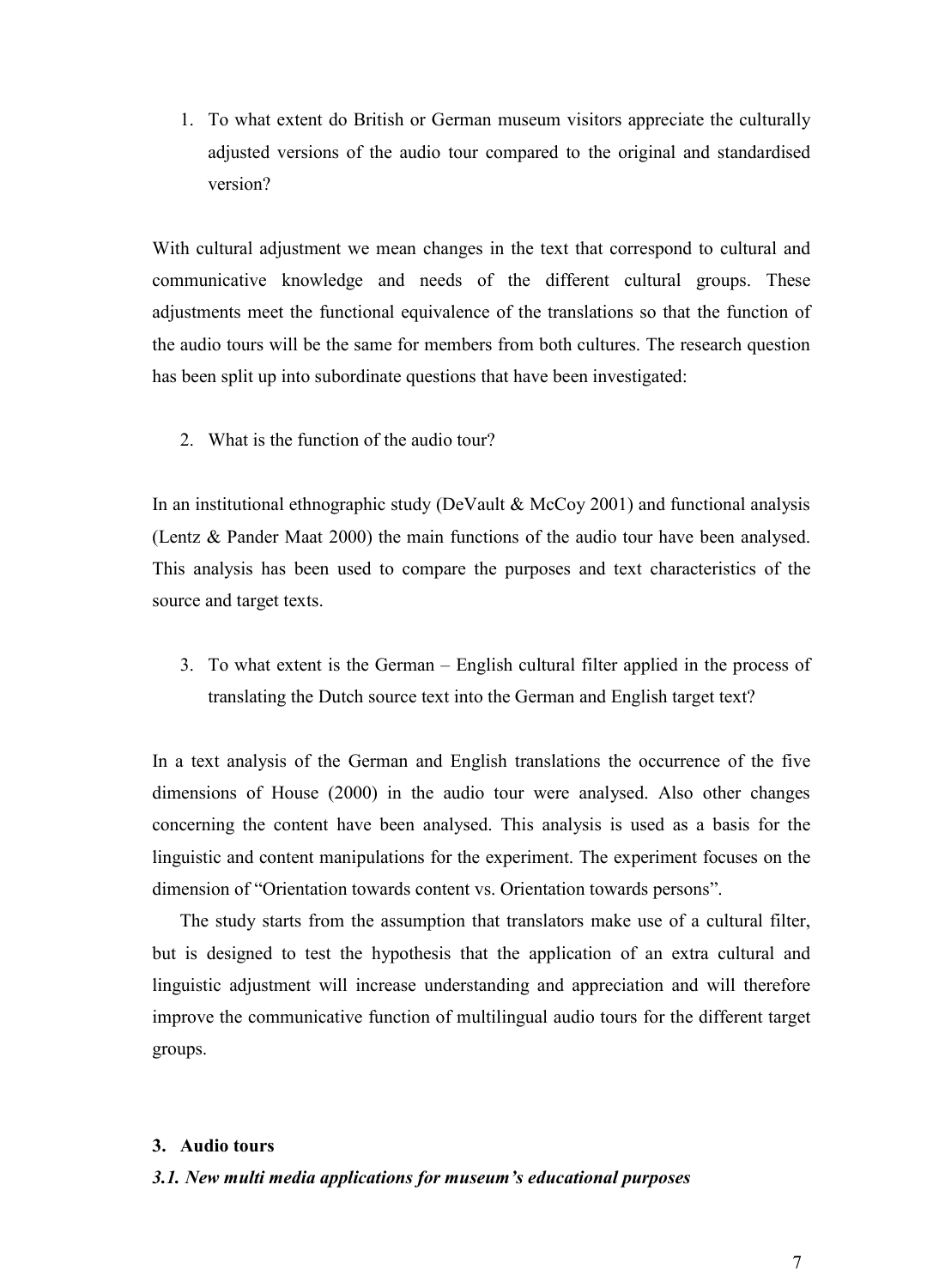In an early study of what in 1993 was called the *walkman guide* Van Huffelen & Orbons (1992a,b) discuss characteristics, advantages and disadvantages of the practical use of this new communicative medium. According to Tempel (2008a) the most relevant conclusions of this study are that:

- Visitors get access to far more information than the traditional lettering next to exhibited objects can supply.
- These guides animate an exhibition.
- Museums are capable of informing the public more elaborately and on a massive scale, and in different languages.
- The public seems to be more receptive to an oral rather than a written presentation of information.
- The walkman guides are meant as an extra service.
- They are considered to be an alternative for the traditional personal guided tours that can not cope with huge groups.

 Since digital developments, audio tours have become more and more important as means for museums to achieve their educational aims. Van Stein (2000) states that in the nineteenth century museums core activities were research and conservation of cultural heritages. In the last decennia of the twentieth century these aims have shifted towards cultural education and informing new target groups. Museums have had to change into public oriented organizations that know how to adequately mediate cultural knowledge to a heterogeneous audience. When used properly, audio tours can have an important added value in the strategy to increase the accessibility of cultural heritage. This explains why the production of audio tours has grown into a mature and serious business.

# 3.2. The production process of multilingual audio tours

Antenna Audio delivers audio tours and other multimedia services for museums and cultural attractions on a global scale. The company is leading provider in this branch by developing and producing technical equipments as well as the audio tour content. Over three hundred employees are spread over sixteen different locations around Europe, North America and Asia as well as Israel and South Africa. Since September 2010 Antenna Audio is part of the Wicks Group of Companies, L.L.C. in New York. According to their own information the company distributed in 2008 more than twenty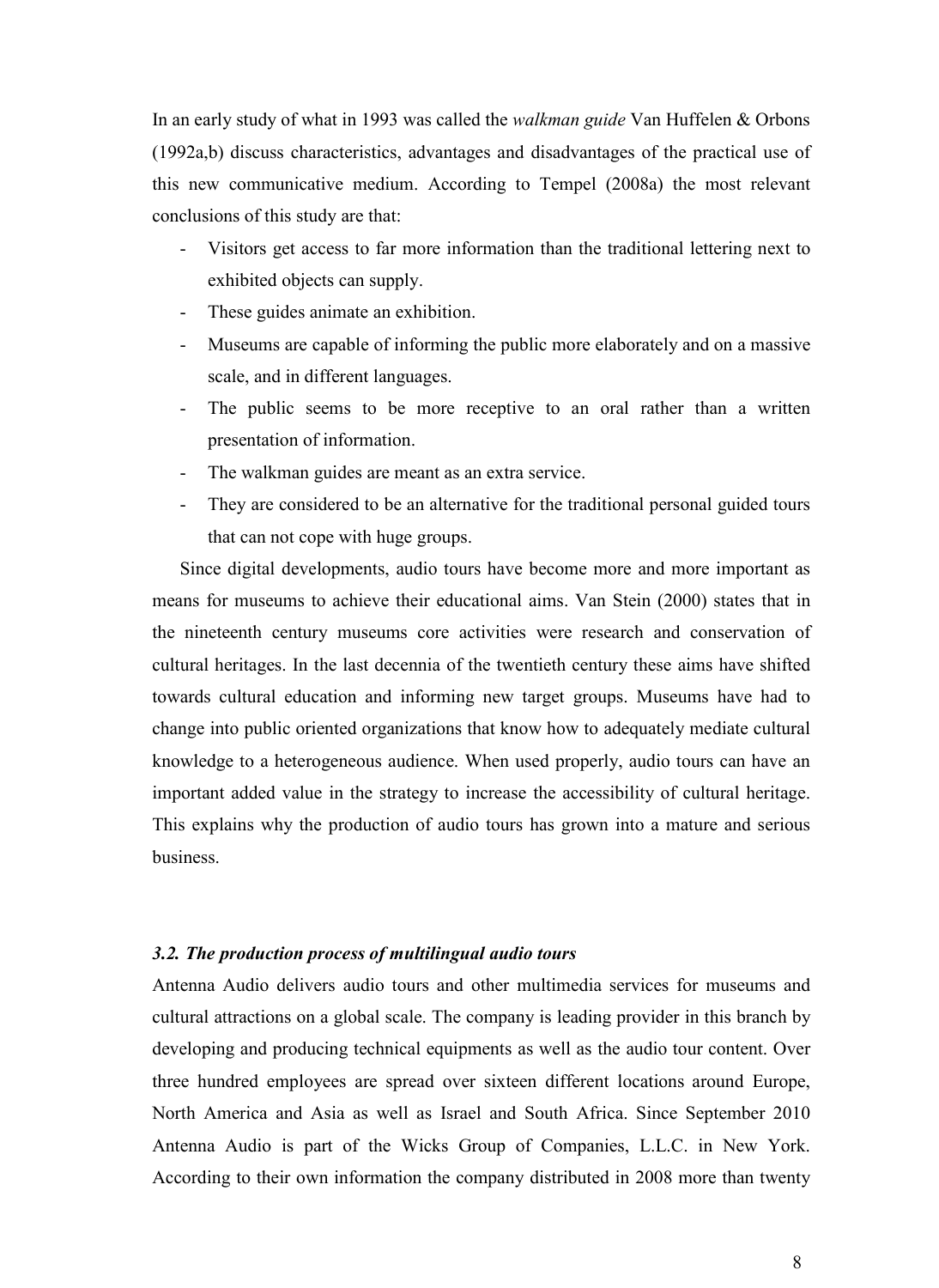million audio tours to seventy million visitors at eight hundred locations, such as The Metropolitan Museum of Art, the Alhambra, London's National Gallery, the Louvre, the Vatican Museums, the Alcatraz Cell house, and Elvis Presley's Graceland\* .

 The production of multilingual audio tours is a multi-party process of which the design is documented and organised in the so called *creative treatment*. The production starts, of course, with a museum commissioning the audio tour. In this process the museum curators often act as principals. The curator chooses which objects are going to become part of the tour. Moreover, they supply the information needed for the content of the audio tour. All decisions regarding target group, text design, structure, number of stops, objects and more are agreed upon in the *creative treatment*. Based on this and the information provided by the curators, text writers make a first script. This script is then edited by the creative manager of Antenna Audio before it is sent for a first reading to the museum's principal. Only after all parties agree on the original script will the text be ready for translation. The script is therefore sent to an Antenna Audio office in the right language culture: the London office for English translations, the Paris office for French, Berlin for German and so on. This way the scripts are always translated by *native* speakers living in the target culture.

 For the professionals mentioned above - writers, editors, and translators - engaged in the different stages of text production Antenna Audio developed a Writer's Guide to audio interpretation. The Writer's Guide contains stylistic, formal and content outlines for designing an audio tour and the handling of specific target groups. These guidelines should improve understanding and keep visitors from losing their concentration. It contains a total of thirty points regarding text design of an audio tour script, e.g. the maximum number of words per segment, the maximum length of an entire tour, how to work on a linear or non linear setup of a tour, and techniques on how to instruct a listener without distracting from the visual experience of the observed object. Furthermore, the guidelines stress out the difference between spoken and written text since the reception of oral represented communication differs from written information. This means that simple vocabulary and short sentences should be used. Moreover, the tone of voice should be informal and intimate.

 The Antenna Audio Writer's Guide exemplifies that the text design of audio tours has been professionalised enormously since the first walkman guide was introduced in

-

<sup>\*</sup> http://www.antennaaudio.com/content/section/5/32/lang,en\_GB/ (consulted September 21st 2010)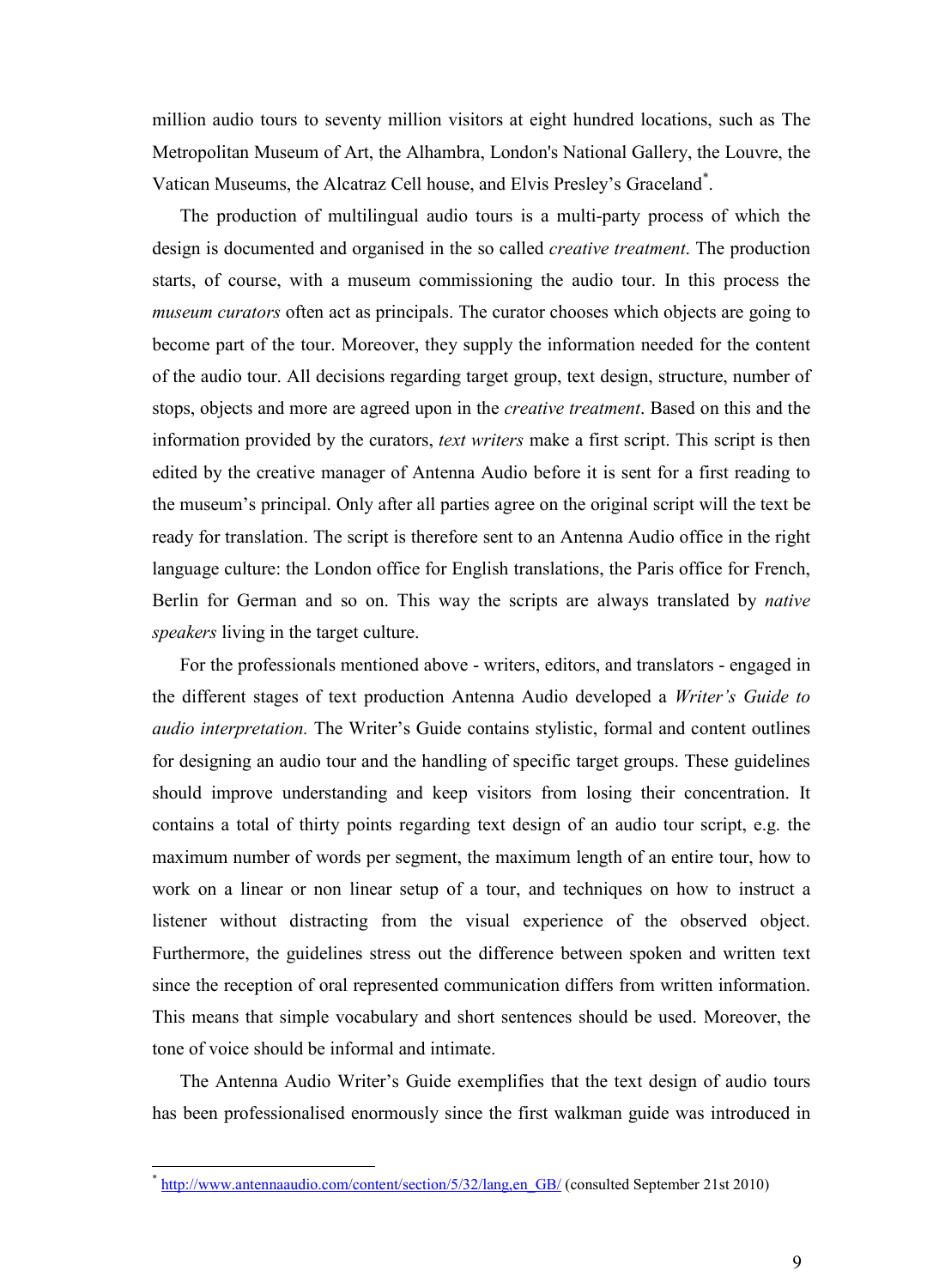the early nineties of the last century. Moreover, Antenna Audio developed their guidelines on the basis of assessing and evaluating practical usage of their audio tours on various locations. Above all these guidelines make clear that whenever cultural adjustments are made they have to fit in many genre and text specific restraints.

 In 2006 the company Antenna Audio conducted an Audio Global Visitor Survey (Antenna 2006). The purpose of this survey was to collect data on visitor's characteristics, their intentions, their habits, and interests regarding audio tours in order to improve and increase the distribution of their audio tours. The questionnaire was available in six languages (English, French, German, Spanish, Italian and Dutch) and filled in by more than twelve thousand visitors spread over thirty locations in Europe and the United States of America. The results show a significant correlation between age, level of education, frequency of the visits and usage of audio tours. The frequent user of audio tours is advanced in age and highly educated. Especially the young and male visitors belong to new target groups for future developments. The study recommends future research on audio tours to offer more insight into the evaluation of multilingual audiotours. Tempel (2008a,b,c) aims at meeting this research interest.

# 3.3. Masterpieces of the Rijksmuseum in Amsterdam

The multilingual audio tour of the Rijksmuseum belongs to an exhibition of Master Pieces from the Golden Age in the Netherlands. This was a famous historical period with great prosperity in economic, financial, scientific and cultural domains of the Dutch society with Amsterdam as its centre. This period lasted from around 1585 to 1675 (Hellinga 2007). Next to historical objects the exhibition contains paintings from Johannes Vermeer, Rembrandt van Rijn, Frans Hals, Pieter de Hoogh, Jan Steen and other famous painters from that period. The tour addresses thirty three of the four hundred objects. The audio tour is available in nine languages: Dutch, French, German, English, Italian, Spanish, Japanese, Chinese (Mandarin) and Russian. This study concentrates on the Dutch, English and German versions. The original script was written in Dutch. The Dutch text is translated into English and German; these target texts are translated as close as possible to the source text.

 Tempel (2008b) reports on assessments and communicative expectations of international visitors with respect to cultural adjustments of this audio tour based on semi-structured interviews with Dutch, German and British visitors. A total of twelve respondents participated in the interview which addressed issues such as informational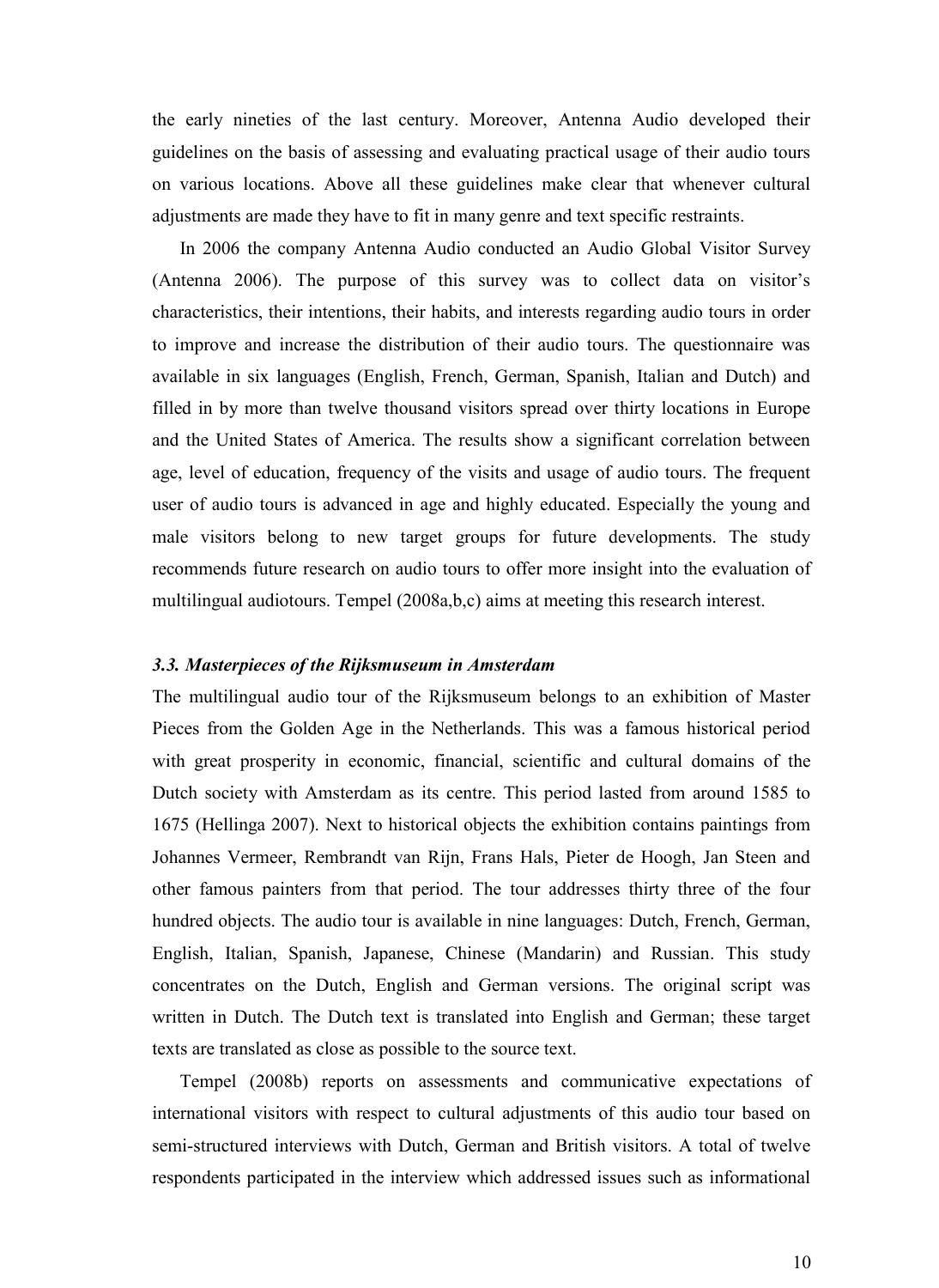value, understanding, appreciation, and language use of the audio tour as well as the visitor's characteristics. The respondents were – as could have been expected based on the global survey - regular museum visitors, highly educated and relatively advanced in age. The British respondents appear to have listened to strikingly more stops than the German and Dutch participants. The average grading of the tour was a 7.75 on a scale from one to ten. All respondents say that they would have liked to have more stops in the tour. German and British respondents demonstrated a more serious need for information than the Dutch respondents. The former report to be more interested in biographical backgrounds of the artists, especially of Rembrandt van Rijn. Tempel (2008b) thus concludes from her study that British and German visitors are more interested in historical background information than the Dutch visitors.

 Within the frame work of this study Tempel (2008c) also compared the German and English target texts with the Dutch source text. This contrastive analysis primarily focuses on the five cross-cultural dimensions of House (1997) that determine the cultural filter, but also analyses other differences between source and targets text, such as deletions and reformulations. This analysis was carried out on eight of the stops. Table 2 represents examples of the four dimensions of House.

| <b>Dimension</b>     | Dutch                                 | German                                | English                                      |
|----------------------|---------------------------------------|---------------------------------------|----------------------------------------------|
| Directness/          | Laat u zich rustig verrassen          | Lassen Sie sich von unzähligen        | <b>Do take this opportunity to marvel at</b> |
| <i>Indirectness</i>  | door de honderden details.            | Details<br>überraschen,<br>wie        | abundant<br>details, as Petronella           |
|                      | zoals indertijd de verbaasde          | seinerzeit<br>die<br>Gäste<br>von     | Oortman's amazed guests certainly            |
|                      | Petronella<br>gasten<br>van           | Petronella Oortman                    | would have done                              |
|                      | Oortman                               |                                       |                                              |
|                      |                                       |                                       |                                              |
| Self/Other           | In deze Philipsyleugel tonen          | Im Philips-Flügel, <i>in dem Sie</i>  | In the Philips wing you will discover        |
| Reference            | <i>we u</i> hoogtepunten uit onze     | sich jetzt befinden, zeigen wir       | highlights from our collection.              |
| &                    | collectie.                            | <b>Ihnen</b>                          |                                              |
| Explicitness/        |                                       | Höhepunkte unserer Sammlung.          |                                              |
| <i>Implicitness</i>  |                                       |                                       |                                              |
|                      |                                       |                                       |                                              |
| Content/             | Het schilderij stond tot in de        | <b>Das Gemälde wurde</b> bis ins 19.  | Until the 19th century <i>many people</i>    |
| <b>Persons focus</b> | 19de eeuw bij velen hoger             | Jahrhundert <i>mehr geschätzt</i> als | thought more highly of this work             |
|                      | aangeschreven<br>dan                  | die Nachtwache                        | than of Rembrandt's Night Watch              |
|                      | Rembrandts Nachtwacht,                |                                       |                                              |
|                      |                                       |                                       |                                              |
| Explicitness/        | <b>Staalmeesters</b><br>keurden<br>de | "Staalmeesters"<br>Die<br>waren       | The syndics' task was to check the           |
| <i>Implicitness</i>  | kwaliteit van geverfd laken           | Stoffprüfer, die die Qualität des     | quality of dyed cloth from samples.          |
|                      | aan de hand van stalen.               | gefärbten Tuchs anhand<br>von         |                                              |
|                      |                                       | Musterlappen, den so genannten        |                                              |
|                      |                                       | "stalen", kontrollierten.             |                                              |
|                      |                                       |                                       |                                              |

Table 2

Cross cultural differences between Dutch, German and English audiotour of the Rijksmuseum

The examples in table 2 document that the cross-cultural dimensions can be recognised in the translations of the audio tours. It should be noted that the dimension 'Self / Other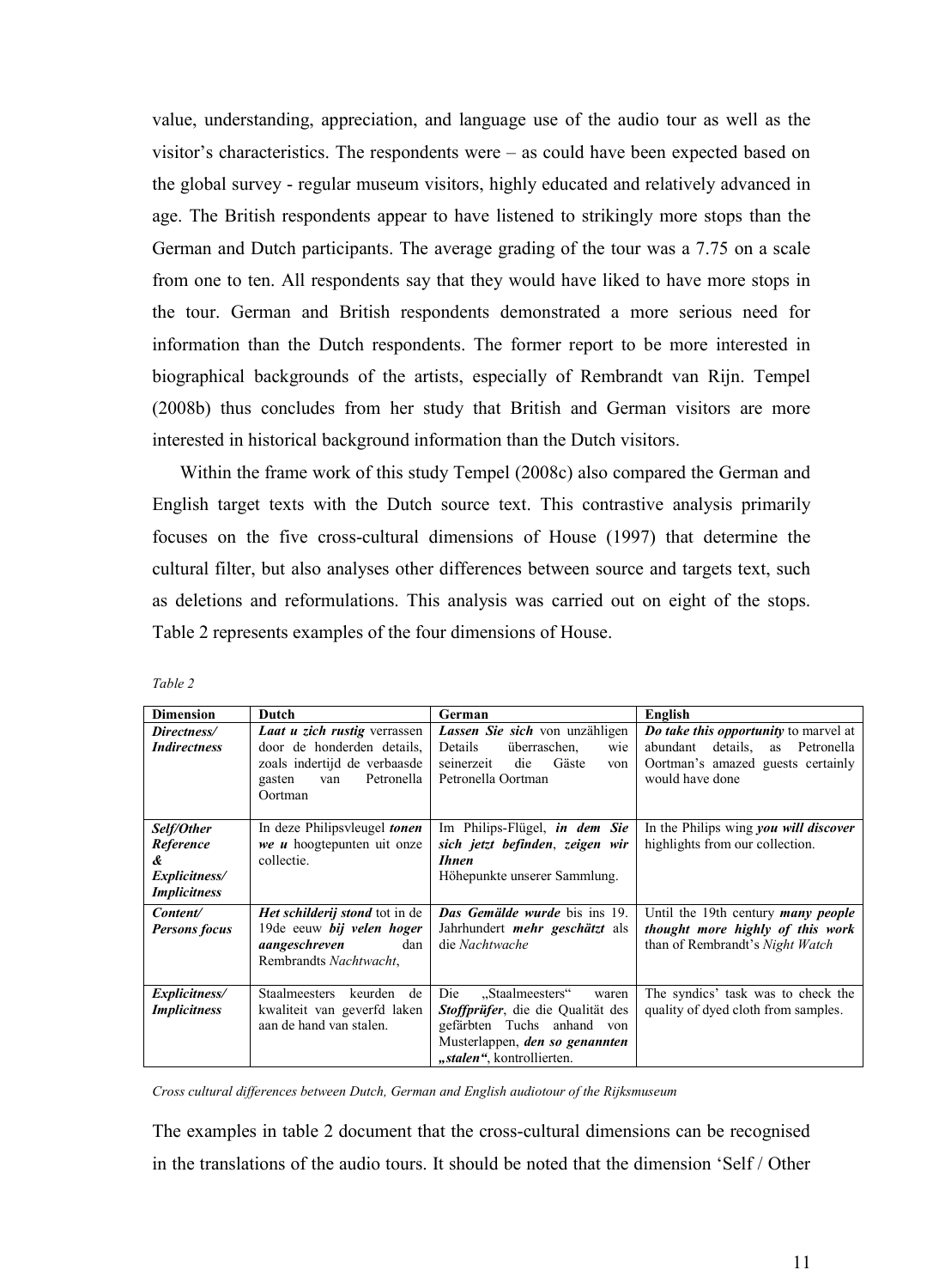reference' was only documented once in the data. The dimensions 'Orientation Towards Persons and Towards Content' as well 'Explicitness versus Implicitness' were found more frequently. The fifth dimension 'Ad-hoc Formulation versus Verbal Routines' fails completely, which can be explained from the written mode of the audio tours. Besides the dimensions that could be recognized in the text, the audio tour was also characterized by reversals and the lack of use of cultural specifics. There is no strict application of the cultural filter as House (2000) would have expected. The translations seem to stick to the source text which appears to be in accordance with Antenna Audio's guidelines.

 The content of all texts are closely related to each other. There are differences, however, to be found in respect of *realia*, which according to Grit (2004) are concepts or notions in the following domains: historical or geographical, institutional, private, or social cultural. For instance, the 'Vrede of Münster' is translated into 'Westfälische Frieden' in the German tour. This notion is translated so that it corresponds to German historical knowledge. Grit (ibid) states that in case of realia, translators should choose the most communicative adequate translation. However, they also have the opportunity to choose between a more naturalistic or exotic translation. This distinction corresponds to the difference between overt and covert translation (House 2000). For example the Dutch notion of burgemeester can be translated in English with the naturalistic notion of mayor or the exotic notion of *burgomaster*. Although, the audio tour contains many realia, no consistency in the distinction between naturalistic or exotic has been found in the German and English translation. Finally, one striking difference between source and target texts should be mentioned: whereas in the (Dutch) source text present tense is used, both German and English target texts use past tense. This cannot be explained with the help of House's (2000) cultural filter.

## 4. Experiment

Based on the contrastive and functional analysis of the Rijksmuseum audio tour an experimental study has been designed (Tempel 2008c). From the functional analysis (cf. Lentz & Pander Maat 2004) it was concluded that the main purpose of the audio tour is information transfer and, therefore, the main communication function is related to the tour as an educational device. Four stops of the German and English audio tour have been manipulated regarding the content as well as regarding one of House's (2000)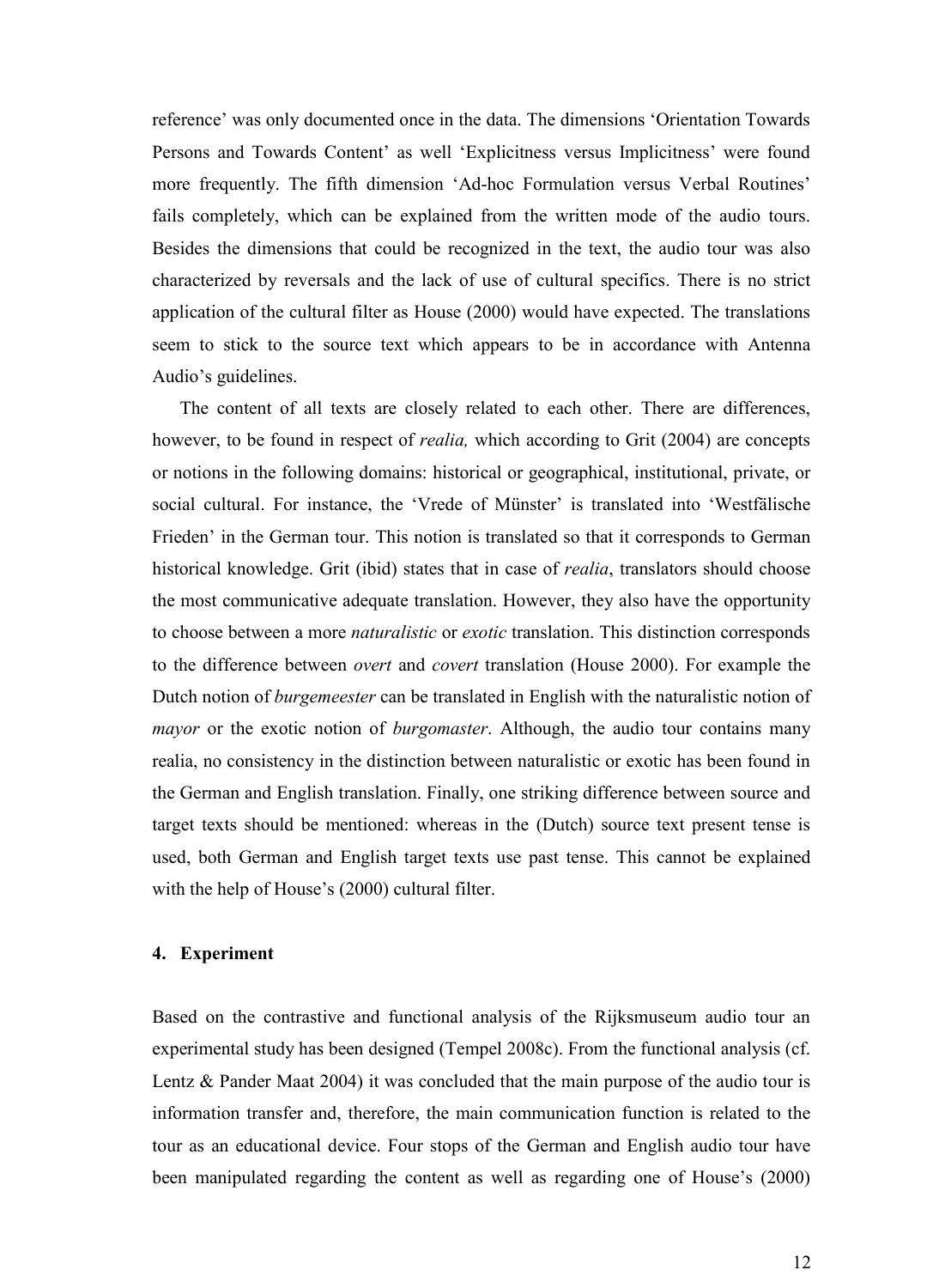cross-cultural dimension of the so called cultural filter, namely 'Orientation Towards Content versus Orientation Towards Persons'. This dimension was selected because this dimension has linguistically the most solid basis (Hees 2007). In conclusion, the main research questions of the experiment concerns: To what extent do British or German museum visitors appreciate the adjusted versions differently than the original and standardised version of the audio tour? This question is now specified as follows:

- 1. Which of the three text versions (original, linguistic manipulation, content manipulation) is appreciated more, or appreciated less by the German and British subjects?
- 2. What differences in appreciation between the German and British respondents can be observed?
- 3. What differences in appreciation can be found between the three separate stops?

# 4.1. Respondents

For the experiment, only visitors from Germany and the United Kingdom have been asked to cooperate; a total of thirty German and thirty British visitors participated. The ratio of female to male in both groups was 56.7 percent to 43.3 percent. With regard to education level, 66.7 percent of the respondents were highly educated. It is important to mention the fact that this sample is comparable to the sample of Antenna Audio Global Visitor Survey (2006). The sample also corresponds to the results of the national Museum Monitor 2007 (Ranshuysen 2008) that was initiated by the Dutch Museum Association and executed by the research bureau TNS NIPO. This makes it a representative sample of museum visitors and increases the representativeness of this study. With respect to their museum experience, it appeared that more than half of the respondents have visited a museum more than three times and almost seventy five percent has visited a museum more than once in the past year. In conclusion, the sample exists of relatively highly educated, culturally experienced museum visitors. These characteristics correspond to previous studies and confirm the 'iron law' that museums mainly attract highly educated and culturally active persons. In the analysis the homogeneity of both German and British group of respondents was controlled by chiquadrate and Mann-Whitney U-test and confirmed (p>0,045).

## 4.2. Material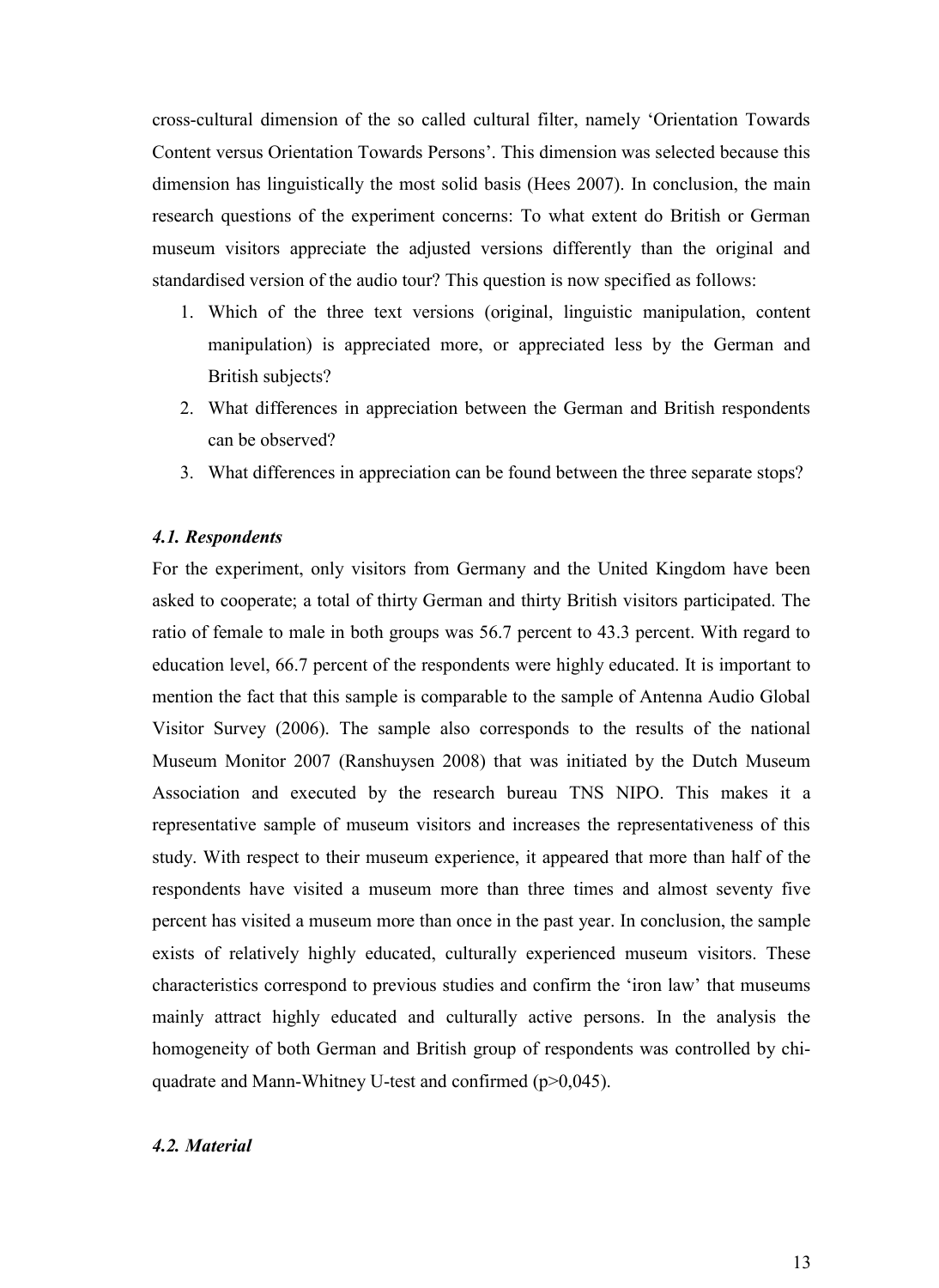The experiment concerns three audio stops from the Rijksmuseum audio tour. These stops each give information about one painting of Rembrandt Harmensz van Rijn: "The greatest painter of Holland and one of the greatest painters who ever lived" (Gombrich 1989). Rembrandt was very successful in his youth as a portrait painter of rich Amsterdam citizens in the period that this city developed from a small harbor city into a very important world economic centre (Schama 1987). At the same time Rembrandt was also very successful as a historical and religious painter. His expertise in many different disciplines makes him one of the most admired painters ever (Fry 1932; Gombrich 1989; Schama 1987; Hellinga 2007). The paintings of Rembrandt and the 'Night Watch' especially, are the blockbusters of the Rijksmuseum. From the interviews with German and British visitors of the Rijksmuseum Tempel (2008a) found special interest for Rembrandt. Therefore, his paintings were chosen. In actual fact, the famous Night Watch' was not selected, because the audience might already have too much foreknowledge. The three selected paintings are 'Jeremiah' (audio stop 30), 'Johannes Wtenbogaert' (audio stop 31) en 'The Jewish Bride' (audio stop 33). A fourth audio stop on 'The syndics of the Amsterdam draper's guild' (audio stop 34) was included in the development of the experiment as reserve, however was not included in the experiment itself.

The selected painings of Rembrandt: 'Johannes Wtenbogaert', 'Jewish Bride' and 'Jeremiah'



The linguistic manipulation of the audio stops focuses on the content-person dimension of cross-cultural differences. With the linguistic adjustments the target text aims at meeting the different cultural communicative expectations of German and British visitors. The German manipulated translation thus focuses on the content of the text by avoiding addressing the listener directly and by avoiding persons in the painting, or Rembrandt himself in subject position. By doing so the interpersonal function of the text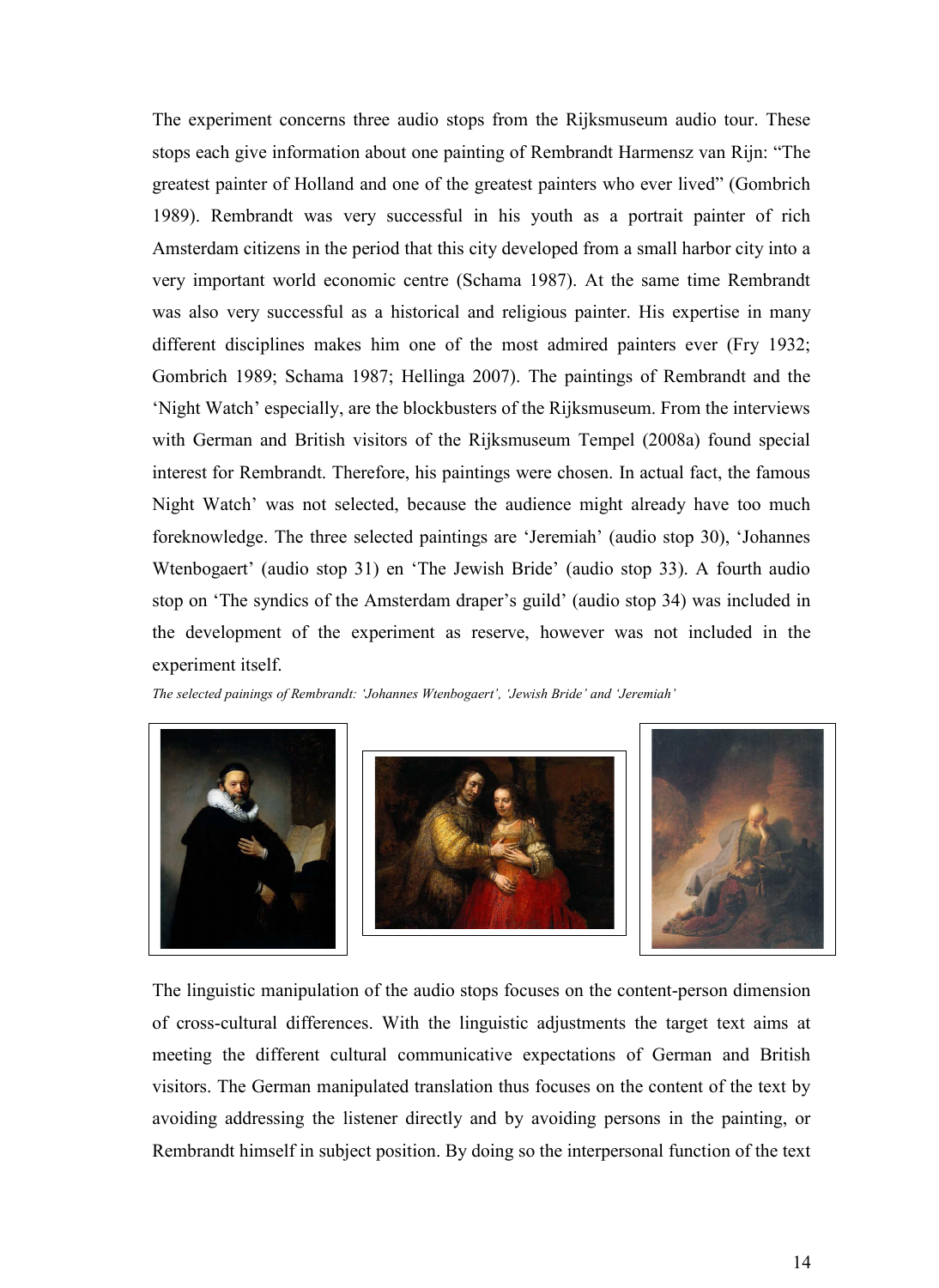is less expressed in the translation and the content function is enhanced. Table 3 and 4 contain examples of these manipulations.

| r<br>., |  |
|---------|--|
|---------|--|

|                                           | Original                                                                                                                                                                                                                                                                     | <b>Manipulation</b>                                                                                                                                                                                                                                                                                            |
|-------------------------------------------|------------------------------------------------------------------------------------------------------------------------------------------------------------------------------------------------------------------------------------------------------------------------------|----------------------------------------------------------------------------------------------------------------------------------------------------------------------------------------------------------------------------------------------------------------------------------------------------------------|
|                                           | In weiteren, hier gezeigten Gemälden<br>des jungen Rembrandt sehen Sie, wie<br>er mit Licht und Schatten ebenso wie<br>Maltechniken<br>verschiedenen<br>mit<br>experimentiert.                                                                                               | In weiteren, hier gezeigten Gemälden<br>des jungen Rembrandt ist zu sehen,<br>wie er mit Licht und Schatten ebenso<br>wie mit verschiedenen Maltechniken<br>experimentiert.                                                                                                                                    |
| Avoiding<br>interpersonal<br><b>Focus</b> | Und wie in fast allen Gemälden<br>Rembrandts begegnet uns auch hier<br>das Spiel von Licht und Schatten. Es<br>lenkt unsere ganze Aufmerksamkeit<br>auf das Gesicht, die strahlend weiße<br>Halskrause aus Leinen und die<br>geäderten Hände des Dargestellten.              | Und wie in fast allen Gemälden<br>Rembrandts gibt es auch hier das Spiel<br>von Licht und Schatten. Dadurch wird<br><b>die</b> ganze Aufmerksamkeit auf das<br>Gesicht.<br>die<br>strahlend<br>weiße<br>Halskrause aus Leinen und die<br>geäderten Hände des Dargestellten<br>gelenkt.                         |
| Avoiding persons in<br>subject position   | Er hatte die Zerstörung Jerusalems<br>prophezeit, doch der König Zedekia<br>hatte seine Warnung in den Wind<br>geschlagen.<br>Dadurch, dass Rembrandt<br>den<br>zweiten Mann von links in<br>der<br>Bewegung des Aufstehens oder sich<br>Setzens darstellt, vermeidet er ein | Die Zerstörung Jerusalems war von<br>ihm <b>prophezeit</b> worden, doch wurde<br>seine Warnung von König Zedekia in<br>den Wind geschlagen.<br>Dadurch, <b>dass</b> der zweite Mann von<br>links in der Bewegung des Aufstehens<br>oder des sich Setzens dargestellt ist,<br>wird ein steifes Porträt von fünf |
|                                           | steifes Porträt von fünf nebeneinander<br>aufgereihten Herren mit Hüten.                                                                                                                                                                                                     | nebeneinander aufgereihten Herren<br>mit Hüten vermieden.                                                                                                                                                                                                                                                      |

Examples of linguistic manipulations German

In the English translation, the listener is addressed directly, and the person of the painter Rembrandt or one of the painted characters are put in subject position. Consequently, the focus is oriented towards the interpersonal function and towards persons.

Table 4

|                                        | Original                                                                                                                                                                  | <b>Manipulation</b>                                                                                                                                                                                |
|----------------------------------------|---------------------------------------------------------------------------------------------------------------------------------------------------------------------------|----------------------------------------------------------------------------------------------------------------------------------------------------------------------------------------------------|
| Adding<br>interpersonal focus          | In Rembrandt's time pictures with a<br>Greek or Roman theme, or depictions<br>of biblical stories, were known as<br>history paintings, and enjoyed the<br>highest regard. | <b>Did you know that in Rembrandt's</b><br>time pictures with a Greek or Roman<br>theme, or depictions of biblical stories,<br>were known as history paintings, and<br>enjoved the highest regard? |
|                                        | And once again <b>there is</b> that play of<br>light and shade, a regular feature of<br>Rembrandt's work.                                                                 | And once again we can see that play<br>of light and shade, a regular feature of<br>Rembrandt's work                                                                                                |
| Putting persons in<br>subject position | The title The Jewish bride dates from<br>the $19th$ century.                                                                                                              | Rembrandt didn't actually name this<br>The Jewish bride <b>himself.</b> The title<br>dates from the 19th century.                                                                                  |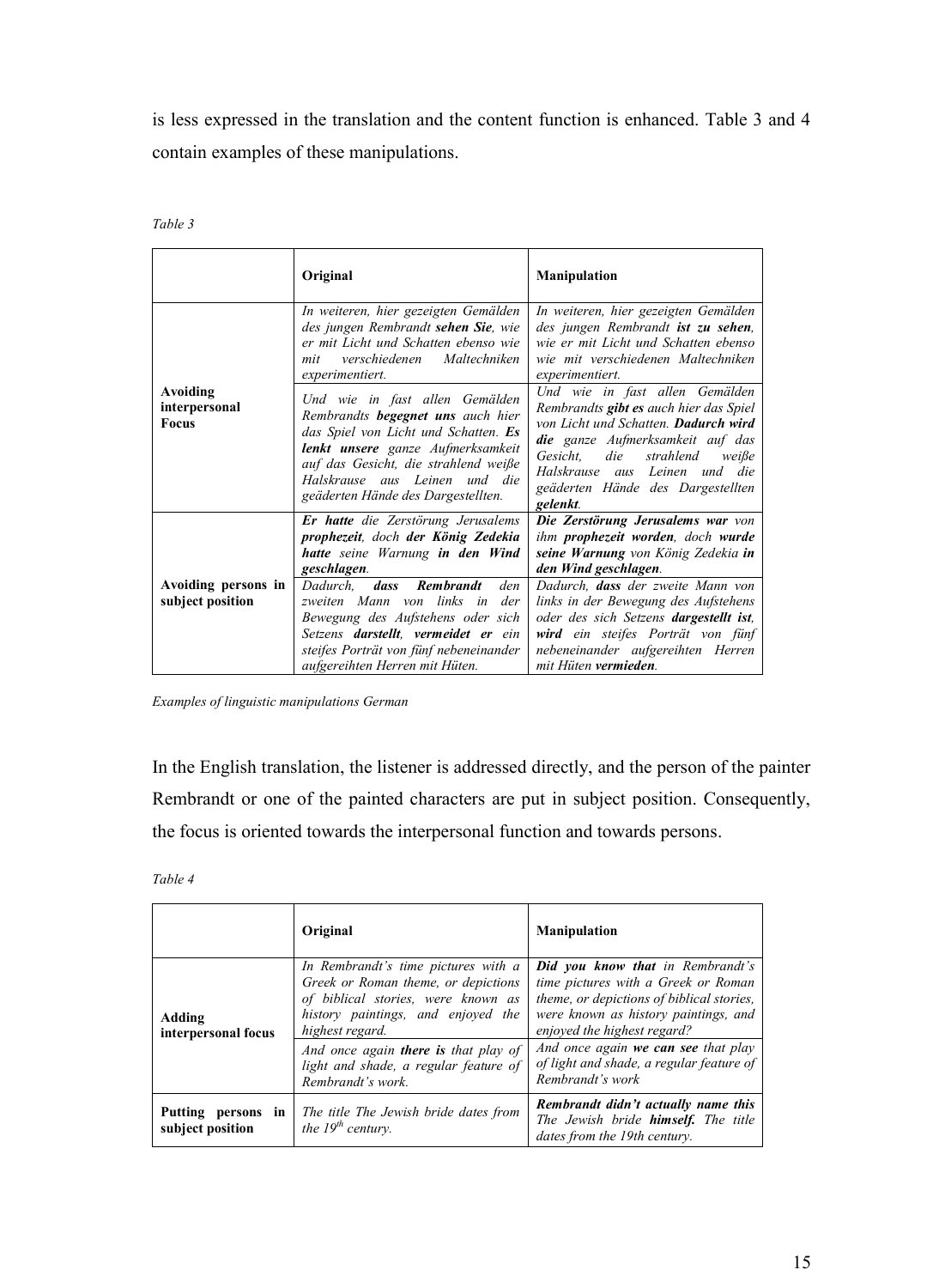| $A$ gesture that seems to say: "We are<br>open and fair in assessing the cloths." | With this gesture he seems to say to<br><b>us</b> : "We are open and fair in assessing<br>the cloths." |
|-----------------------------------------------------------------------------------|--------------------------------------------------------------------------------------------------------|
|-----------------------------------------------------------------------------------|--------------------------------------------------------------------------------------------------------|

#### Examples of linguistic manipulations English

By adjusting the existing translations by applying the content-person dimension more consistently (as illustrated in tables 3 and 4) the listener will be addressed in his own cultural communicative preference. The hypothesis of the experiment states that German and British respondents recognise and appreciate these linguistic changes corresponding to their communicative expectations.

 The changes concerning the content of audio stops are aimed at meeting the different cultural competences and foreknowledge of German and British visitors. For this purpose, literature on (art) history was studied (Gombrich 1989; Hellinga 2007; Alpers 1983; Wilschut 2007; White, Alexabder & d'Oench 1983; Schama 1987; Fry 1932; Benesch 1970; Beckett 1949 and Prak 2006). With the cultural adjustments concerning content, the information provided was linked to the target culture. Information was added on contemporary painters and/or historical developments in either Germany or England. The addition of information also meant that certain parts of the original text had to be deleted since the overall length of the audio stops is restricted. Examples of manipulations of the content can be found in table 5.

| ۰.<br>× |  |
|---------|--|

|                | Original                                                                                                                                                                                                                                                                                   | <b>Manipulation</b>                                                                                                                                                                                                    |
|----------------|--------------------------------------------------------------------------------------------------------------------------------------------------------------------------------------------------------------------------------------------------------------------------------------------|------------------------------------------------------------------------------------------------------------------------------------------------------------------------------------------------------------------------|
|                | "erzählender" Maler<br>$\overline{A}$ ls<br>ging<br>Rembrandt einen Schritt weiter als<br>viele seiner Kollegen:                                                                                                                                                                           | Im Malen von religiösen und mythologischen<br>Themen dürfte Rembrandt zum Beispiel von<br>den Werken Adam Elsheimers beeinflusst<br>worden sein, aber als "erzählender" Maler<br>ging Rembrandt einen Schritt weiter:  |
| German         | Vincent van Gogh schrieb über dieses<br>Bild, die Judenbraut von Rembrandt:<br>"Glaube mir, dass ich zehn Jahre<br>meines Lebens dafür geben würde,<br>wenn ich vierzehn Tage hier vor<br>diesem Bild sitzen könnte, mit nur<br>trockenen<br><i>Brotrinde</i><br>als<br>einer<br>Zehrung." | Rembrandt war bereits zu Lebzeiten ein<br>gefeierter Maler, auch in Deutschland. Ein<br>Süddeutscher Kunstliebhaber nannte ihn 1664<br>schon das 'Wunder unserer Zeit'.                                                |
|                | Es lenkt unsere ganze Aufmerksamkeit<br>auf das Gesicht, die strahlend weiße<br>Halskrause aus Leinen und die<br>geäderten Hände des Dargestellten.                                                                                                                                        | In Amsterdam hatte Rembrandt zahlreiche<br>Schüler, darunter auch die jungen Deutschen<br>Jürgen Ovens und Christoph Paudiss. Sie<br>nahmen Rembrandt's Stil und Hell-Dunkel-<br>Techniken mit zurück nach Deutschland |
| <b>British</b> | Elsewhere in this gallery you can also<br>the<br>Rembrandt<br>young<br>see<br>experimenting extensively with light                                                                                                                                                                         | Rembrandt was a well known and influential<br>artist in Continental Europe, but it took<br>almost half a century after his death before<br>English<br>connoisseurs<br>painters<br>and                                  |

and shade, and also with painting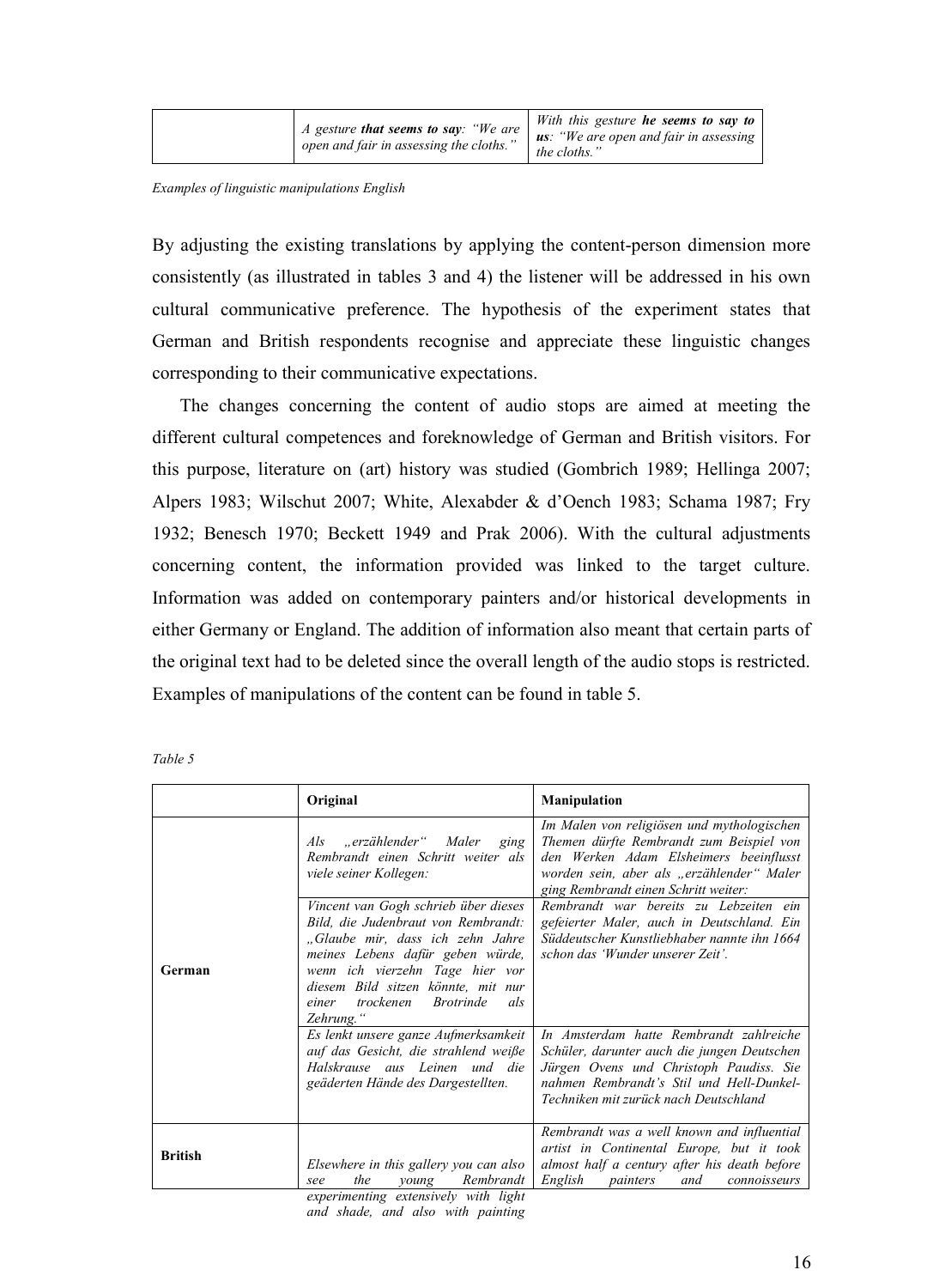| techniques.                                                                                                                                                                                                                                  | acknowledged or appreciated his influence.                                                                                                                                                                                                                                                   |
|----------------------------------------------------------------------------------------------------------------------------------------------------------------------------------------------------------------------------------------------|----------------------------------------------------------------------------------------------------------------------------------------------------------------------------------------------------------------------------------------------------------------------------------------------|
| when Rembrandt had just moved from<br>Leiden to the new metropolis of<br>Amsterdam                                                                                                                                                           | As a portrait painter Rembrandt influenced a<br>number of artists worldwide, including the<br>English painter William Hogarth. In his<br>portraits Hogarth imitated Rembrandt's style<br>and technique so well, that one was actually<br>mistaken for a work by the Dutch master<br>himself. |
| Vincent van Gogh wrote of this Jewish<br>bride by Rembrandt:<br>"Would you believe, I would have<br>given 10 years of my life if I could<br>have sat in front of this portrait for a<br>fortnight with just a dry crust of bread<br>to eat?" | English painter Roger Fry wrote in an<br>attempt to describe the nature of Rembrandt's<br>genius: "He united in his spirit a dramatic<br><i>psychological imagination</i><br>and<br>οf<br>Shakespearian intensity and an equally great<br>plastic imagination".                              |

Examples of content manipulations German and British

The hypothesis behind the content manipulations is that the better the information connects with the listeners' foreknowledge the higher the text will be appreciated. It is expected that the direct relation to the cultural heritage of the target culture will increase the recognition and appreciation of the German and British respondents. Since both respondents are confronted with a version that is adapted to their own cultural foreknowledge no differences are expected between the appreciations of both groups.

 All six scripts of new audio stops have been recorded by Antenna Audio in the London studio according to the companies' standard procedures.

# 4.3. Procedure

The experiment was conducted on location at the Masterpieces exhibition in the Rijksmuseum. This way subjects could enjoy the full experience of listening to the tour and looking at the 'live' paintings. Both visitors with and visitors without audio tours were asked to participate and it was explained to them that the experiment was concerned with pretesting a new version of the audio tour. Of the visitors approached, non-response was very low; no more than five visitors did not wish to participate. After listening to each audio stop, respondents were asked to fill in a questionnaire to indicate their appreciation. The whole procedure took about 10 minutes.

The questionnaire consisted of nine Likert-items (Maes, Ummelen & Hoeken 1996) constructed to measure together the overall appreciation of the text. This concept was operationalised in three different multiple constructs namely comprehensibility, attractiveness, recognisability and one singular item: behavioural intention (e.g. Do you plan to use an audio tour more often?). Items were formulated alternately positive and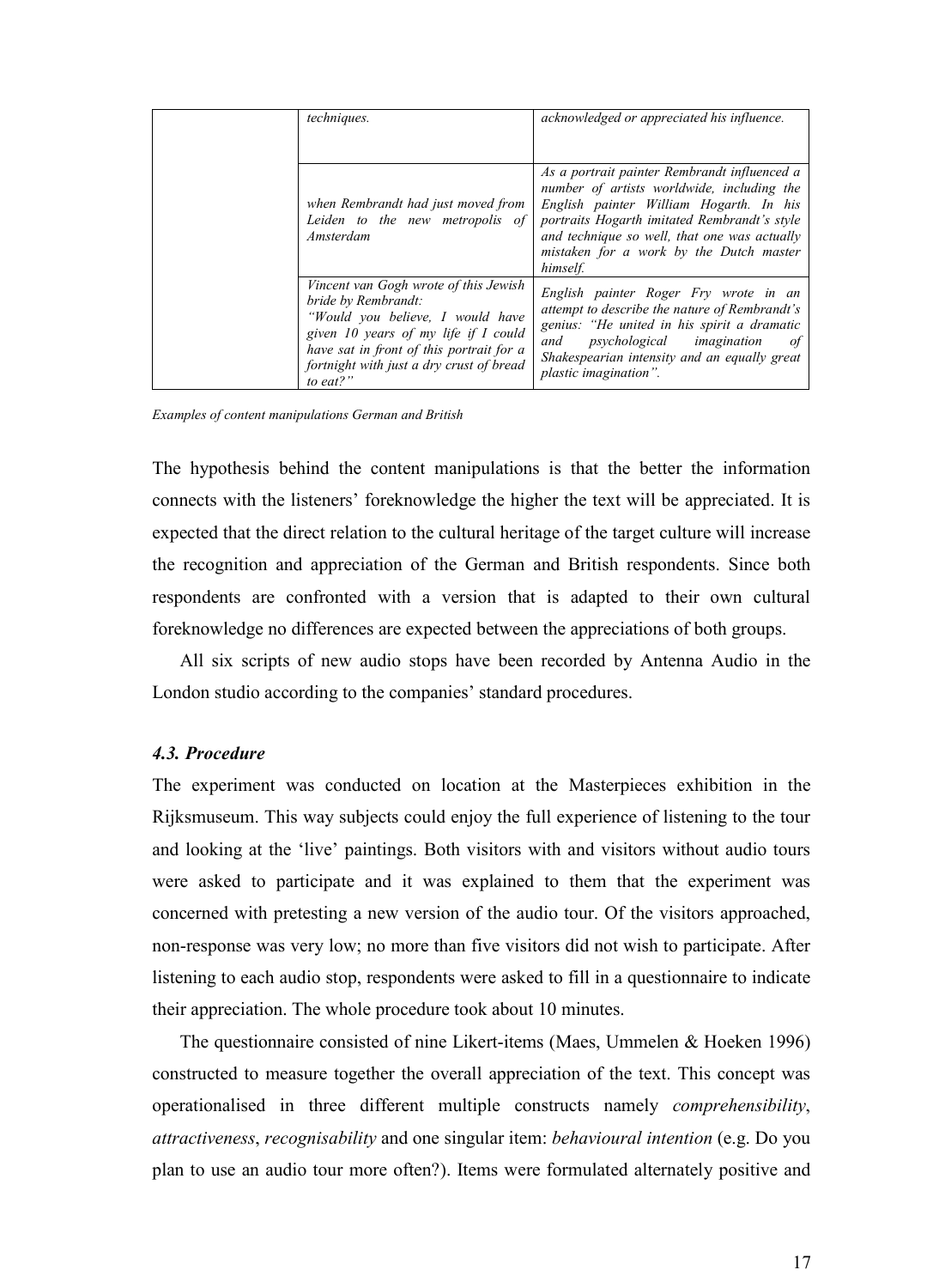negative according to the balanced-scale technique (ibid). To measure the overall assessment of the audio stop respondents had to grade each stop on a scale from one (very poor) to ten (excellent). This served as an indication of the appreciation of the text.

 For the translation of the questionnaire into German and English the method of decentering was applied: "a translation process in which the source and the target language versions are equally important and open to modification during the translation process" (Brislin 1973: 37-38). This method is needed in order to develop equivalent questionnaires to test the appreciation of German and British visitors accurately (Behling & Law 2000; ten Thije & Pinto to appear).

 To measure the internal consistency of the questionnaire Cronbach's alpha was used. The construct *appreciation*, which was made up by all items except the grading from one to ten, tested to be reliable ( $\alpha = 0.780$ ). This applies to the German questionnaire ( $\alpha = 0.768$ ) as well as the British questionnaire ( $\alpha = 0.793$ ). With respect to the three different item sets (*comprehensibility*, *attractiveness*, *recognisability*), however, only the construct of *recognisability* proved to be internally consistent ( $\alpha$  = 0.659) (see for details Tempel 2008b). Because of this, conclusions will only be based on the overall appreciation. A high correlation (correlation coefficient .672) was found between the average appreciation and the standardised grades given by the respondents, which indicates that the questionnaire is valid.

 The procedure of a 'between participants design' (Maes, Ummelen en Hoeken 1996) was applied. This way each individual respondent was presented with only one version from all three text variants (either the original version, the linguistic or content manipulated version respectively). The design of the items in the experiment was varied according to the principle of counter balancing (ibid.) in order to avoid sequential influence.

## 4.4. Analysis

The appreciation is measured by the average of the three concepts, as well as by the behavioural intention and the grade given. A t-test was used to measure the difference between the original and the manipulated versions. A single variation analysis (ANOVA) was used to test the significance with respect to the three text versions within the German and British group. The differences in appreciation are also tested for each audio stop separately. With respect to audio stop 30 (Jeremiah) the difference between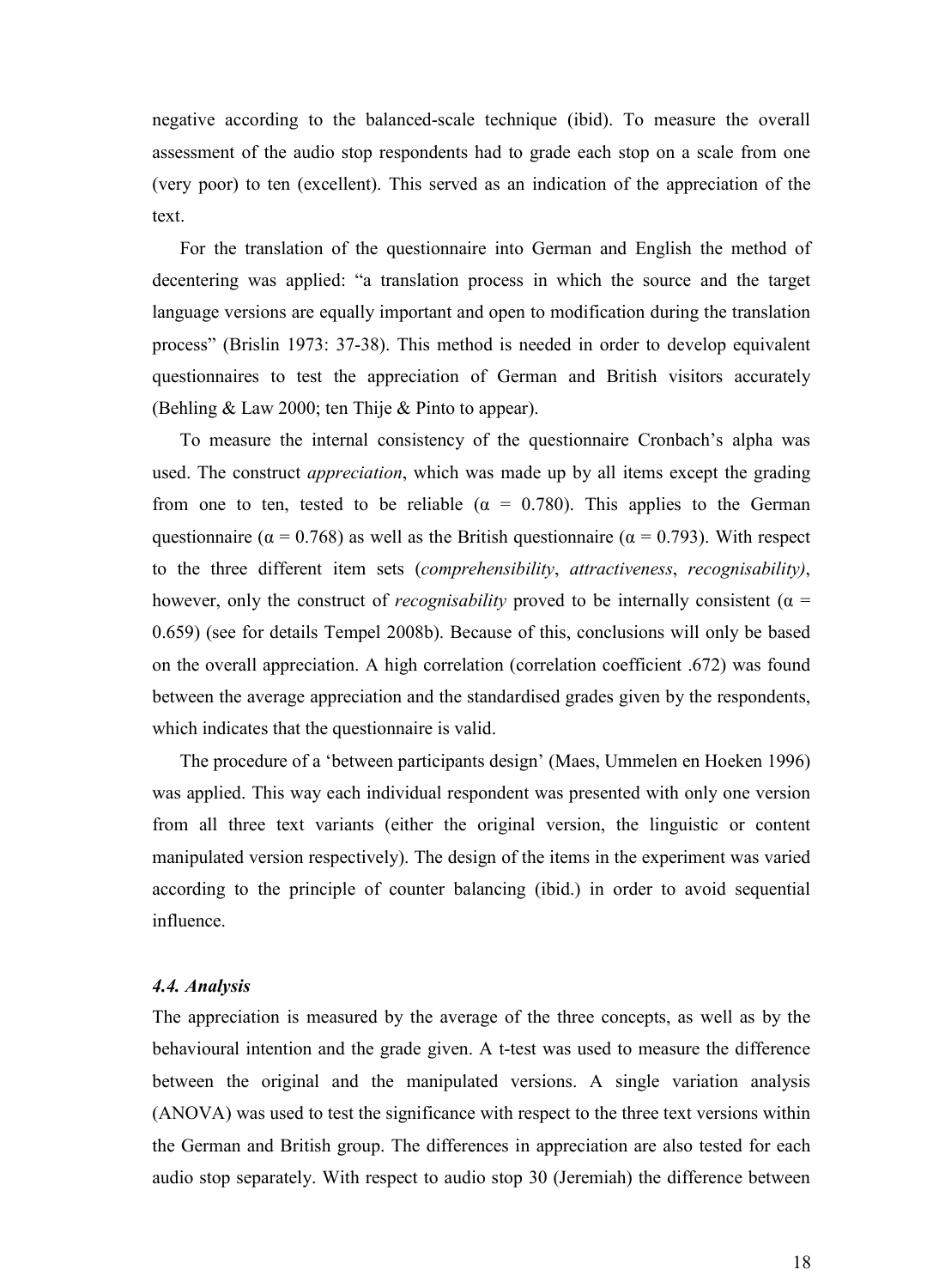average grading of the original appreciation (7.2) and the content manipulated version  $(8.5)$  are significant ( $p=0.014$ ). The difference in appreciation of the original and the content manipulated version of audio stop 31 (Johannes Wtenbogaert) is also significant (0.04). Other found differences are not significant.

# 5. Results

The averages scores of all items for both German and British scores together and separated are summarized in table 6 - 8. For the concepts comprehensibility, attractiveness, recognisability, behavioural intention and appreciation the scale counts from 1 (low) to 7 (high). The grading has a scale form (1) low to (10) high. In brackets the standard deviation is noted.

## Table 6

| Total $(N=180)$       | Original version $(N=60)$ | Linguistic | manipulation | Content   | manipulation |
|-----------------------|---------------------------|------------|--------------|-----------|--------------|
|                       |                           | $(N=60)$   |              | $(N=60)$  |              |
| <b>Attractiveness</b> | 6.2(0.74)                 | 6.0(0.97)  |              | 5.9(0.83) |              |
| Recognisability       | 5.7(1.04)                 | 5.7(1.14)  |              | 5.5(0.99) |              |
| Comprehensibility     | 6.2 (1.01)                | 6.2(0.96)  |              | 5.9(1.27) |              |
| Behavioural intention | 5.4(1.12)                 | 5.4(1.18)  |              | 5.4(1.24) |              |
| Appreciation          | 5.9(0.71)                 | 5.9(0.84)  |              | 5.7(0.74) |              |
| Grade                 | 7.9(1.57)                 | 8.2 (1.50) |              | 7.9(1.48) |              |

Average scores German and British  $(5.5 = \text{average score}; (1.21) = \text{standard deviation})$ 

The results in table 6 indicate that differences between appreciations within the three versions are very small. The appreciation of the original and the linguistic version is both 5.9; the content manipulated version is appreciated with 5.7. The linguistic manipulated version is graded with 8.2 and the original and the content manipulated are graded both with a 7.9.

| Table 7               |                           |                            |                         |
|-----------------------|---------------------------|----------------------------|-------------------------|
| German $(N=90)$       | Original version $(N=30)$ | Linguistic<br>manipulation | manipulation<br>Content |
|                       |                           | $(N=30)$                   | $(N=30)$                |
| Attractiveness        | 6.2(0.56)                 | 5.9(1.14)                  | 5.9(0.85)               |
| Recognisability       | 5.6(1.13)                 | 5.4(1.35)                  | 5.3 $(1.06)$            |
| Comprehensibility     | 6.1 (1.16)                | 6.0(1.03)                  | 6.1 (1.15)              |
| Behavioural intention | 5.4(1.10)                 | 5.3(1.23)                  | 5.4 $(1.09)$            |
| Appreciation          | 5.9(0.63)                 | 5.7(0.98)                  | 5.7(0.71)               |
| Grade                 | 7.9(1.52)                 | 8.0 (1.75)                 | 8.0(1.39)               |

Average scores German  $(5.5 = \text{average score}; (1.21) = \text{standard deviation})$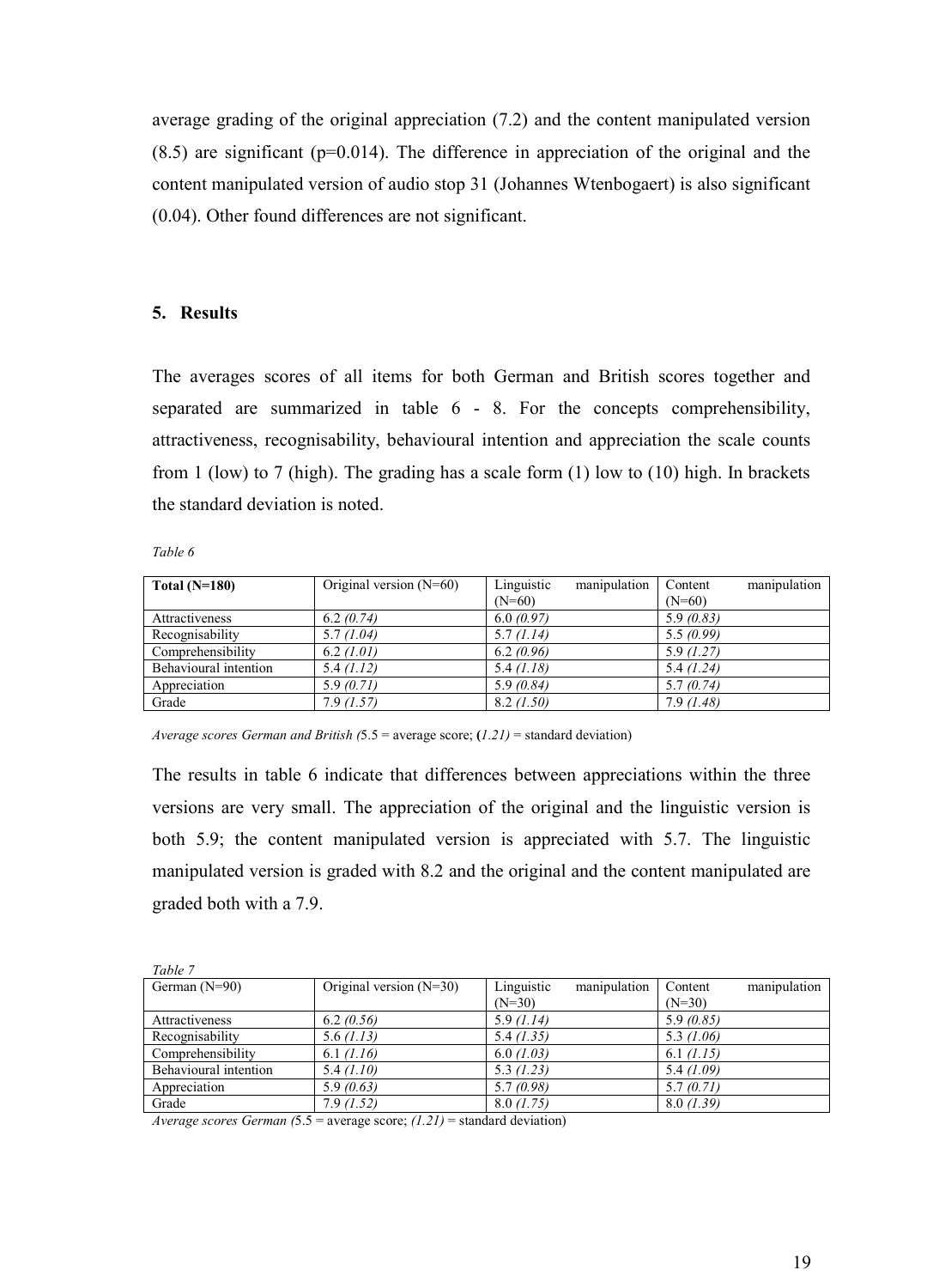The appreciation of the German respondents separately (table 7) indicate that both linguistic and content manipulations are graded higher than the original (8.0) to (7.9). The British respondents (table 8) grade the content manipulated version the lowest (7.6) and the linguistic manipulated version the highest (8.3) compared to the original (7.8).

| Table 8               |                           |                            |                         |
|-----------------------|---------------------------|----------------------------|-------------------------|
| Brits $(N=90)$        | Original version $(N=30)$ | Linguistic<br>manipulation | manipulation<br>Content |
|                       |                           | $(N=30)$                   | $(N=30)$                |
| Attractiveness        | 6.2(0.90)                 | 6.2(0.76)                  | 5.9(0.83)               |
| Recognisability       | 5.8(0.95)                 | 5.9(0.81)                  | 5.6(0.92)               |
| Comprehensibility     | 6.3(0.86)                 | 6.4(0.83)                  | 5.7(1.38)               |
| Behavioural intention | 5.4(1.15)                 | 5.5 (1.14)                 | 5.5(1.38)               |
| Appreciation          | 6.0(0.79)                 | 6.1(0.63)                  | 5.7(0.79)               |
| Grade                 | 7.8(1.65)                 | 8.3 (1.21)                 | 7.6(1.56)               |

Average scores British  $(5.5 = \text{average score } (1.21) = \text{standard deviation})$ 

The appreciations of the separated audio stops show more remarkable differences that counter balance the overall appreciations. Summarising these results from Tempel (2008b) it can be stated that with regard to audio stop 30 ('Jeremiah') the content manipulated version is appreciated the highest, regarding audio stop 31 ('Johannes Wtenbogaert') the original ranks as the highest appreciated version and finally, audio stop 33 ('Het Joodse Bruidje') the linguistic manipulated version is the most appreciated. These results count for both German and British respondents.

# 6. Conclusion

This study provides detailed insights in the development and translation of multilingual audio tours. Audio tours have the potential to diversify museum visitors, and increase the number of museum visits exponentially. In the frame work of this study an experiment was conducted in which German and British respondents were asked to assess cultural and linguistic adjustments of three audio stops of the Amsterdam Rijksmuseum audio tour on the Dutch Golden Age. Based on the results of this experiment the following conclusions can be formulated:

 The expectation that both linguistic and content manipulations would be appreciated more than the original version can neither be confirmed nor rejected. The results of the difference in appreciation between the three audio tour versions are not significant. However, a trend can be observed that the linguistic manipulated versions are slightly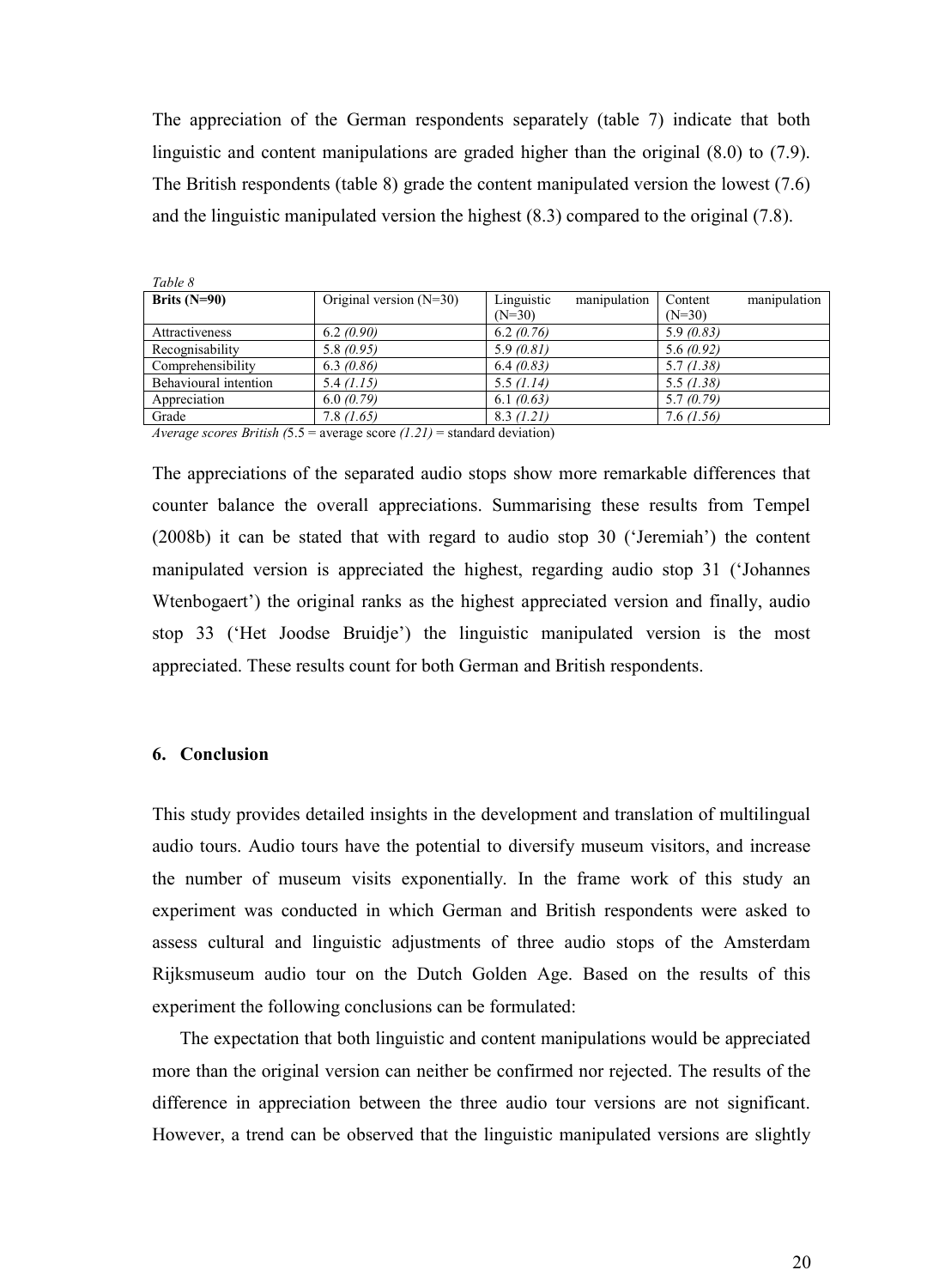preferred and the content manipulated versions are appreciated slightly less than the original.

Since both German and British respondents had to assess audio stops that were adapted to their culture, no specific differences between the two groups were expected. The study shows a small, though not significant, difference between the two groups. This difference ought to be ascribed to the appreciation of the texts by the British respondents. Their appreciation was deviant from the overall scores. The hypothesis is to be rejected.

 Since the three different audio stops belonging to three different paintings were manipulated using the same method, no differences were expected. When the results are considered for each audio stop separately, however, it appears that in each case another version is appreciated more. Since the sample group for each individual version of the audio stop is small  $(n=10)$  only two results were significant. The hypothesis is to be rejected, but the differentiated variances in appreciation of the separate audio stops do explain the fact that overall appreciation shows only small differences.

 The expectation that cultural and linguistic adjustments would be appreciated by the German and British respondents can not be confirmed on the basis of the small samples that have been studied in this investigation. The differences are marginal, but increase when the individual audio stops are analysed separately. This indicates that the adjustments could have an effect on the appreciation of the text in a further study.

# 7. Discussion

A possible explanation for non significant results of the experiment could be found in what is called the 'ceiling-effect' (Mook 2001). According to this effect, the appreciation of the respondents for the original versions of the audio tour is already so high that the appreciation of adjusted versions is hardly measurable. First of all, this indicates that the German and British respondents highly esteem the audio tour that Antenna Audio has developed together with the Rijksmuseum. However, does that mean that cultural and linguistic adaptations are pointless? Some methodological considerations of the experiment should be discussed.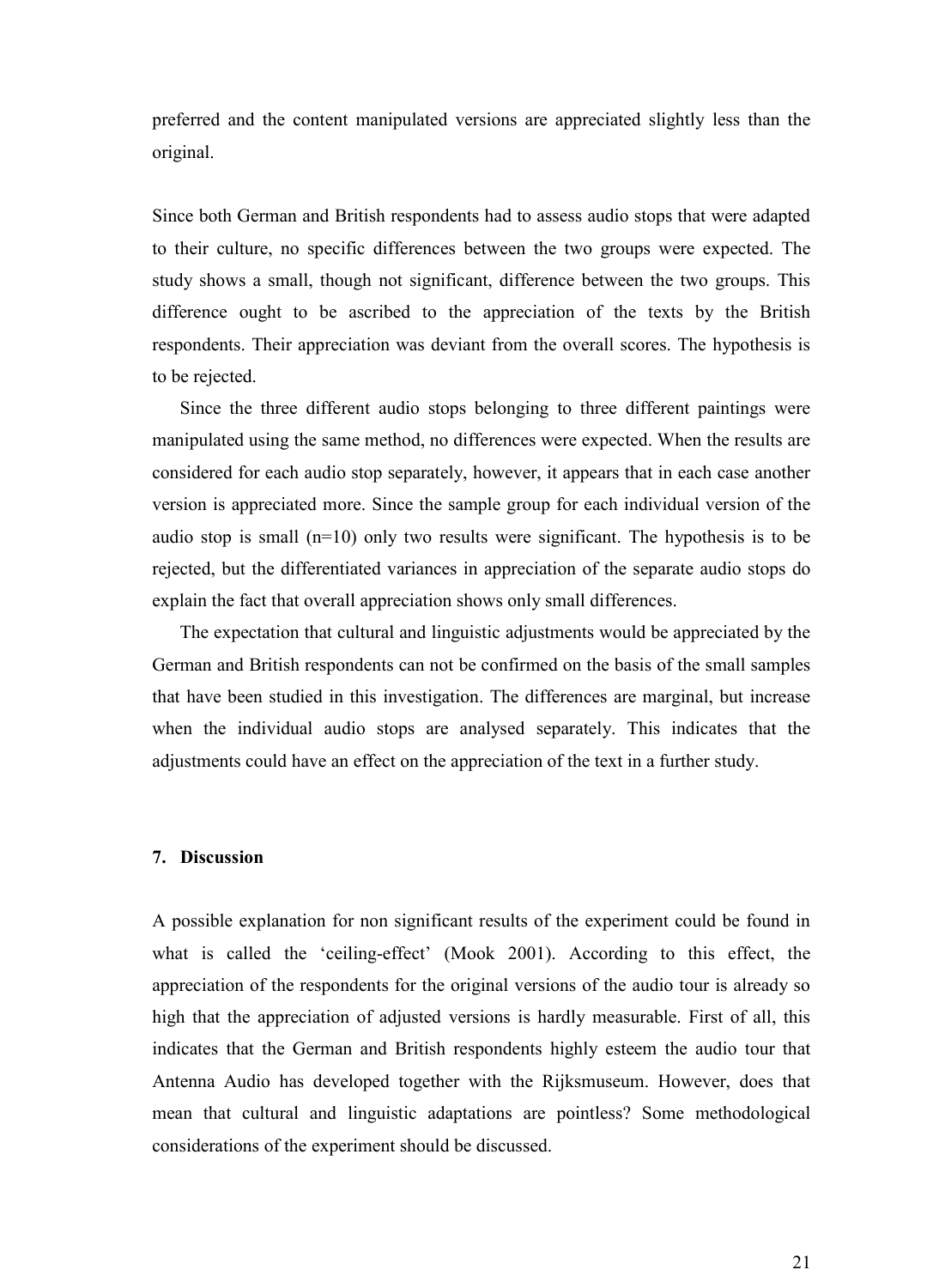The experiment points out that the three audio stops were appreciated differently. The differences found signify, however, a trend that the linguistic adjustments are appreciated more and the content adjustments are appreciated less than the original version of the text. Moreover, if looking solely at the individual stops the differences in appreciation are bigger and the results show that each stop has a different version ranking with the highest score. This implies that cultural adapted translations do have an effect on the appreciation by different lingua-cultures but that the size of the sample group was not big enough to receive significant results. Another possible explanation could be that the paintings themselves were appreciated differently and, consequently, these assessments have effected the appreciation of the audio tour. Another explanation is that the manipulations concerning the linguistic structure and concerning the content were not consistent. With respect to the linguistic manipulation, other text characteristics could have influenced the appreciation. In respect of content manipulation, more art historical expertise would have increased the eloquence of these manipulations. Although the questionnaire was developed with all kinds of care, the internal consistency was not optimal for testing the comprehensibility, attractiveness, and recognisability in equivalent manner for both cultural groups. Pretesting the questionnaire could have avoided these problems. These considerations could be elaborated in future research in which on larger scale cultural adjustments could be tested.

 The results of the investigation have been discucced with the creative manager of Antenna Audio. It was agreed that the conclusions reveal the problems of functional equivalence of overt and covert translations in general and systematize recurrent problems in the translation process of audio tours. For instance, text writers regularly use idiomatic phrases or presuppose implicit cultural knowledge. As a possible guideline for future projects less differentiated translations are seen as a possible prevention of these comprehension problems. In actual fact, the company seems to be more inclined to choose for more standardization of *realia* and less localization regarding translations of audio tours.

From a theoretical perspective this study reveals insights in theory on *cultural filter* and *functional equivalence* in translation studies (House 2000). Since the multilingual audio tour addresses highly educated international tourists, the academic education standards of the target group could be of more importance than the differences that the cultural filter predicts respecting communicative expectations and competences of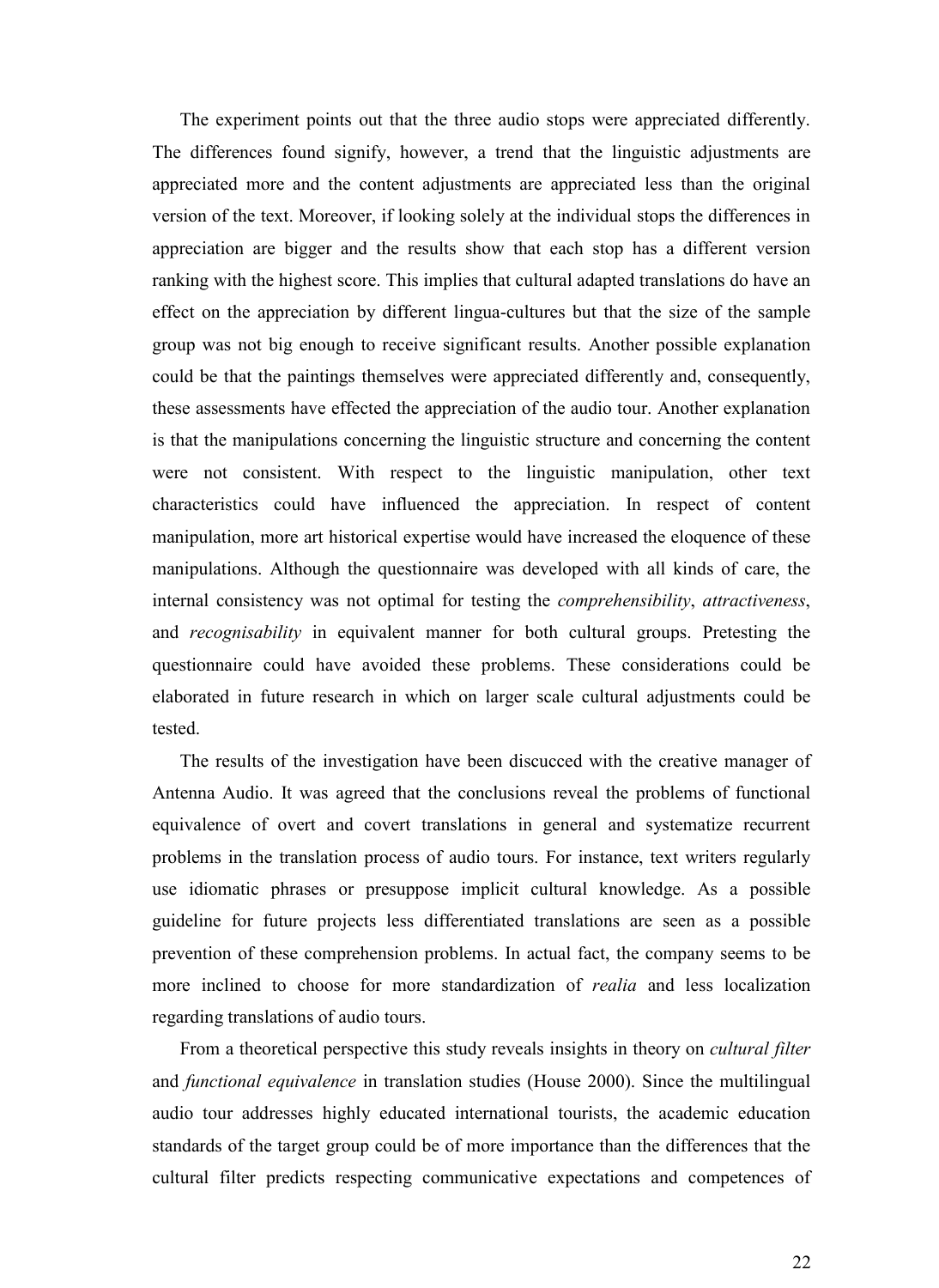different lingua-cultures. Furthermore, this study on audio tours enriches the insight in the difference between covert and overt translations. Although the audio tour seems to be an overt translation since the user has to choose a certain language when buying a tour, this communicative awareness on the overt character of the translation disappears during listening of the audio tour. As shown in Antenna Audio's guidelines the direct address of the user is aimed at avoiding listeners to reflect upon anything else than the information provided, e.g. the (quality of) translation.

Since the *dilation of the speech situation* (Bührig, House  $\&$  ten Thije 2009) is a prime feature of translation, it is important for future studies to address the targetoriented reflective feature of all translatory constellations and their relation to the processes of reflection upon functional equivalence. In actual fact, the dimension of content-orientation versus addressee-orientation can be interpreted as facilitating understanding via either explicating knowledge for the reader or leaving the reader to infer knowledge on his own. Further research could address the process of understanding by the L2 recipient using the theory on dilated speech situation.

# **Notes**

\* We would like to thank Gus Maussen (Audio Antenna, Benelux), Renate Meier (Rijksmuseum, Amsterdam), and Quirine Steen (Universiteit Utrecht) for facilitating and supporting this research. We also want to thank them as Elizabeth Fox well as Daria Bathina for their valuable comments on previous versions of this text.

#### Notes on contributors

Marisa Tempel has a BA in Media Studies and an MA in Communication Studies from Utrecht University and is currently working as a freelance writing and editing professional focusing on language, (intercultural) communication and translatory processes. E-mail: marisa.tempel@gmail.com Jan D. ten Thije is researcher at the Utrecht Institute of Linguistics and lecturer at the Department of Dutch at Utrecht University. E-mail: j.d.tenthije@uu.nl, www.jantenthije.eu

## References

- Alpers, S. 1983. The art of describing: Dutch art in the seventeenth century. Chicago: University of Chicago Press.
- Antenna Audio 2006. Audio Global Visitor Survey. Discovery Communications Inc. Networks & Research Planning. London: Antenna Audio.
- Apfelthaler, G. 2002. Interkulturelles Managment. Vienna: Manz Verlag Schulbuch GmbH.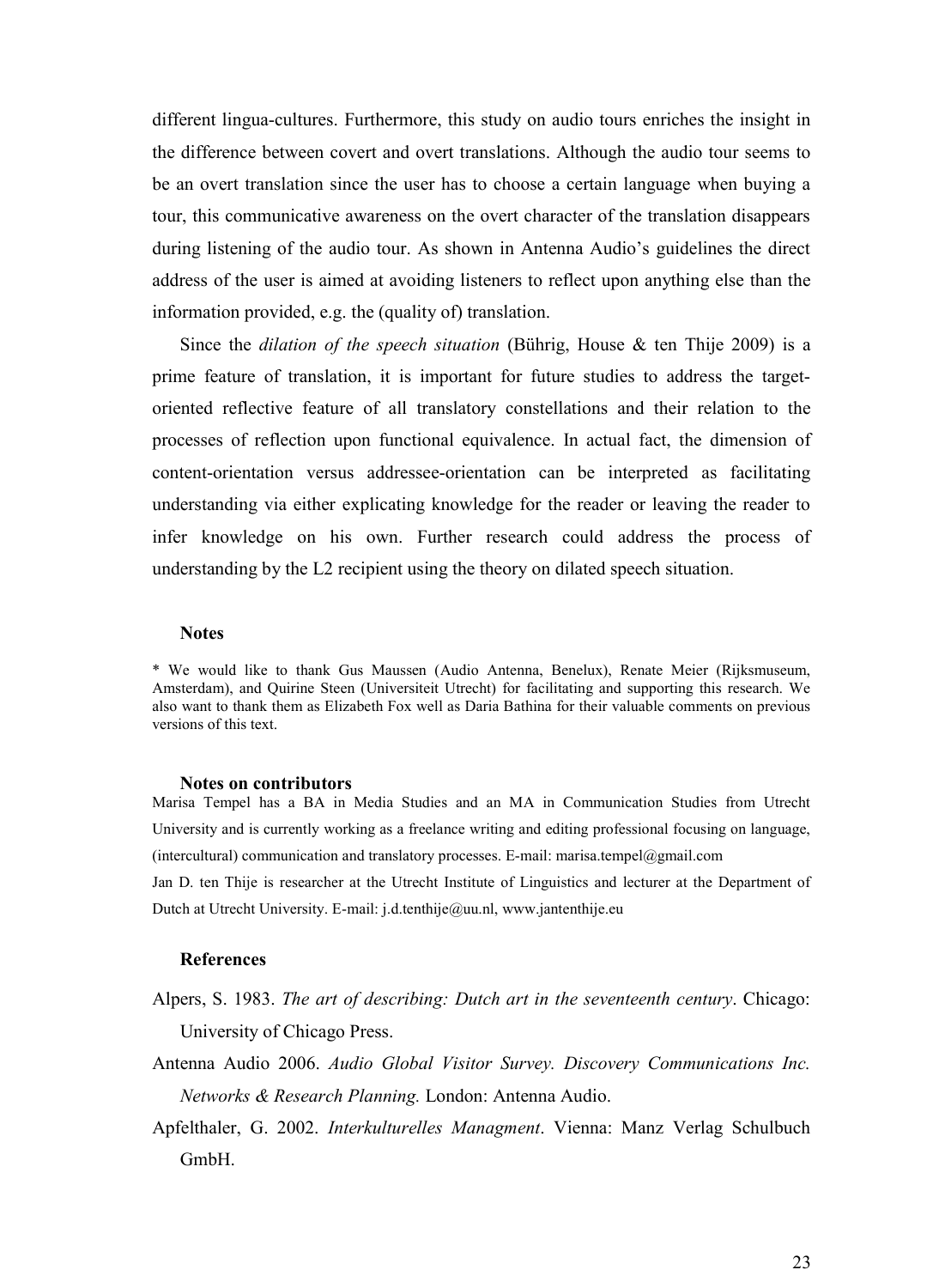- Baker, M. 1992. In Other Words: A Coursebook on Translation. London & New York: Routledge
- Beckett, R. B. 1949. 'Hogart and Rembrandt' The Burlington Magazine. 91 (556), 198- 201.
- Behling, O. & K.S. Law, 2000. Translating questionnaires and other research instruments: problems and solutions. Thousand Oaks [etc.]: Sage.
- Bennesch, O. 1970. Rembrandt's artistic heritage in O. Bennesch, ed. Collected writings. dl 1, 57-82.
- Bolten, J. Eds. 1999. Cross Culture Interkulturelles Handeln in Wirtschaft. Berlin: Verlag Wissenschaft & Praxis.
- Brislin R. W. 1973. Questionnaire wording and translation. In Cross-cultural research methods. ed. R.W. Brislin, W.J. Lonner & R.M. Thorndike. 32-58. New York: John Wiley.
- Bührig, K. House, J. & J.D. ten Thije 2009. Introduction. In Translatory Action and Intercultural Communication, ed. K. Bührig, J. House & J.D. ten Thije, 1-6. Manchester: St. Jerome Publishing.
- DeVault, M.L. & L. McCoy 2001. Institutional Ethnography. Using interviews to investigate relations. In Handbook of Interview research. Context & Method, ed. J.F. Gubrium & J.A. Holstein, J.A, 751-776. Thousand Oaks: Sage.

Eco, U. 2000 Experiences in translation. Toronto: Toronto University Press.

- Ehlich, K. 1983. Text und sprachliches Handeln. Die Entstehung von Texten aus dem Bedürfnis nach Überlieferung, In Schrift und Gedächtnis. Beiträge zur Archäologie der literarischen Kommunikation, ed..J. Assmann, A. Assman, & C. Hardmeier, 24- 43. München: Fink.
- Ehlich, K 1984. Zum Textbegriff In Text Textsorten Semantik, Linguistische Modelle und maschinelle Verfahren, ed. A. Rothkegel & B. Sandig, 9-25..Hamburg Helmut Buske
- Fry, R. 1932. The arts of painting and sculpture. Londen: Victor Gollancz.
- Gautheron-Boutchatsky, C. & M.-C. Kok Escalle 2003. Representations of the concept of otherness in advertising and cultural mediation In Cultural Mediation in language learning and teaching, ed. G.. Zarate, A. Gohard-Radenkovic, D. Lussier & H. Penz, 155-179. Graz: European Center for Modern Languages.

Gombrich, E.H. 1989. The story of art (15<sup>th</sup> edition). Londen: Phaidon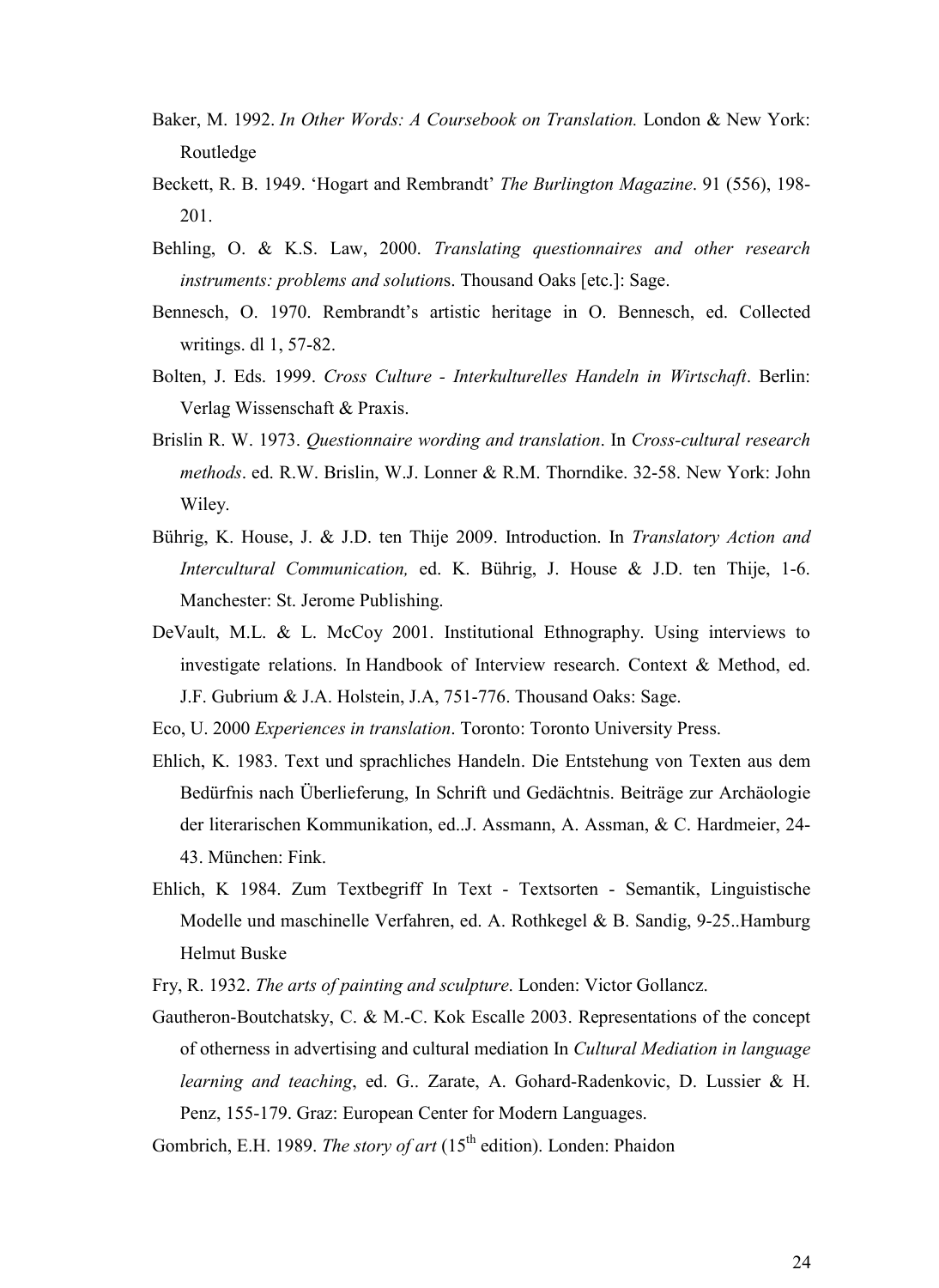- Grit, D. 2004. De vertaling van realia. In Denken over vertalen. Tekstboek vertaalwetenschap. ed. T. Naaijkens en C. Koster et al, 279-286 Nijmegen: Vantilt.
- Halliday, Michael A.K.  $(^{2}1994)$ : An Introduction to Functional Grammar, London: Arnold.
- Hees, G. 2007. Is dit ook van toepassing op IKEA? De ontwikkeling van een nieuw linguïstisch analysemodel met gebruikmaking van de dimensies van Juliane House gerealiseerd door de procedures van Ehlich. Doctoraalscriptie Universiteit Utrecht.
- Hellinga, G. G. 2007. Geschiedenis van Nederland: de canon van ons verleden. Zutphen: Walburg Pers.
- House J. 1977. A model for translation quality assessment. Tubingen: Narr.
- House J. 1981. A model for translation quality assessment,  $2^{nd}$  edition. Tubingen: Narr.
- House, J. 1997. Translation quality assessment. A model revisited. Tubingen: Gunther Narr.
- House, J. 2000. Universality versus culture specificity in translation In Translation studies: perspectives on an emerging discipline ed. A. Riccardi, 92-110 Cambridge: Cambridge University Press.
- Huffelen, M.-J. van & A.R. Orbons 1992a. Walkmanrondleidingen in Nederlandse musea: 'Je weet niet wat je hoort'. Scriptie, Museologie, Reinwardt Academie Amsterdam.
- Huffelen, M.-J. van, & A.R. Orbons 1992b. 'Met een walkman het museum rond', Museumvisie 4, 152-154.
- Hulst, J. 1995. De doeltekst centraal: naar een functioneel model voor vertaalkritiek. Amsterdam: Thesis Publishers.
- Jakobson, R. 1959. On linguistic aspects of translation. In On Translation, ed. R. Brower, 229-232 Cambridge: Harvard University Press.
- Lentz, L. & H. Pandermaat 2004. Functional analysis for document design. Technical Communication, 51 (3), 387-398
- Maes, F., N. Ummelen & H. Hoeken 1996. Instructieve teksten: analyse, ontwerp en evaluatie. Bussum: Coutinho.
- Mook, D. G. 2001. Psychological research: the ideas behind the methods. New York: W. M. Norton & Company Ltd.
- Mooij, M.K. de, 2005. Global marketing and advertising : understanding cultural paradoxes. Thousand Oaks: Sage.